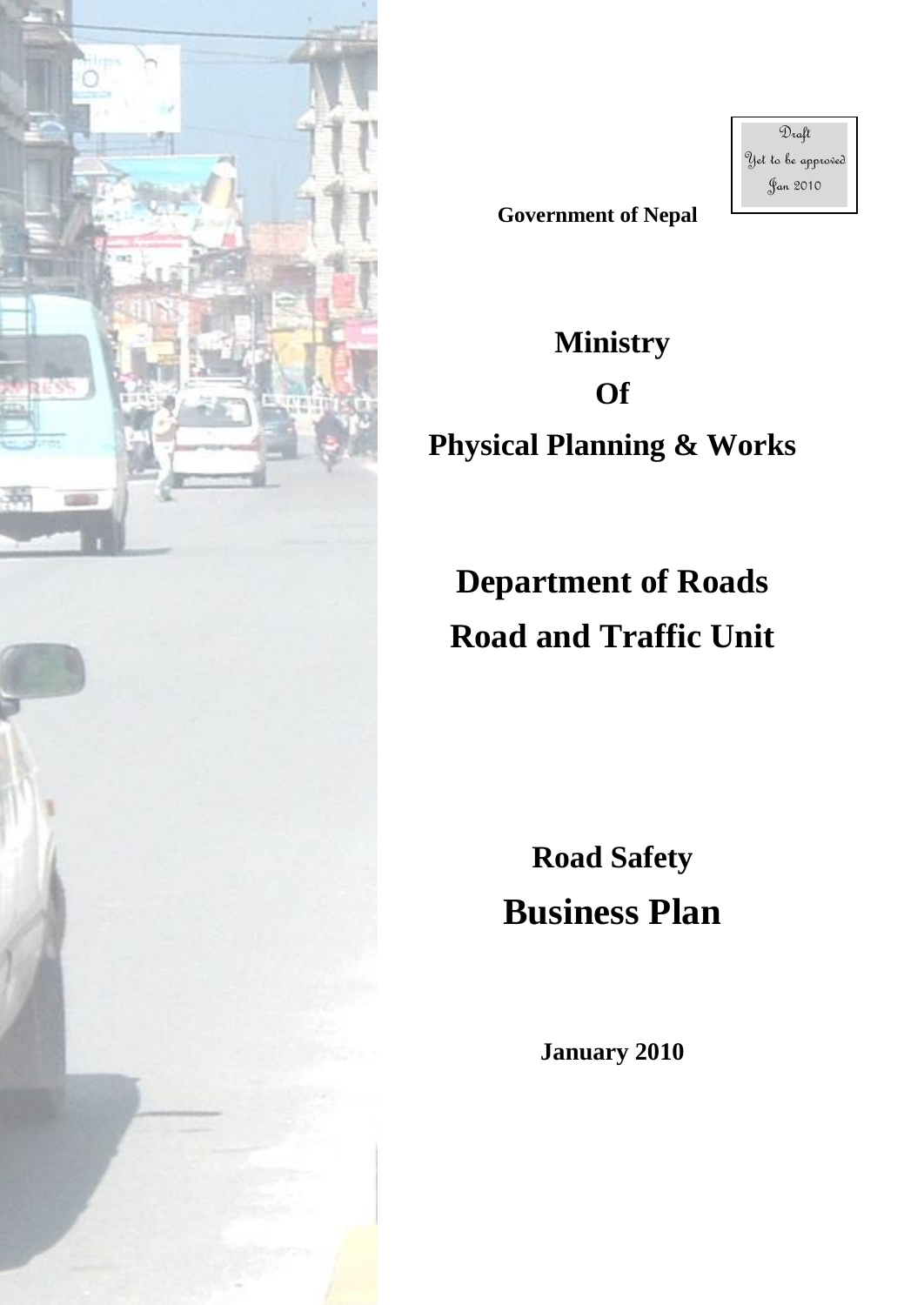## **Road Safety**

## 1. *Development Context and Background*.

Broad based economic growth is one of the four pillars of Poverty Reduction Strategy Paper (PRSP). To bring about economic growth and sustain activities that contribute to growth equitable growth - the country needs to increase access to the beneficiaries, both social and economic capital. In the road sub-sector, the objective of PRSP is not only to develop and manage transport network, economic assets in cost effective way; but, also to support socioeconomic development towards poverty reduction.

| Year   |  | 1950 1955 1960 1965 1970 1975 1980 1985 1990 1995 2000 |  |  |  |                                                                    | - 2004 | -2010 |
|--------|--|--------------------------------------------------------|--|--|--|--------------------------------------------------------------------|--------|-------|
| Length |  |                                                        |  |  |  |                                                                    |        |       |
| in KM  |  |                                                        |  |  |  | 376 600 1150 2049 2504 3173 4940 5925 7330 10724 15905 17192 30000 |        |       |

Towards this end, PRS seeks to expand strategic road network, improve access between rural production centers and market, and manage existing assets to provide efficient road services to the people. In this context the issue of road accident and traffic safety can have significant importance as the loss due to accident amounts The road accident cost for year 1994/95 alone was estimated to be more than £ 9 million (0.4% of GDP).(Reported in study carried out in 1994/95). This Business Plan concentrates on safety issues basically along the Strategic Road Network (SRN) which however is equally valid for Local Road Network too

Nepal's road network (National Highways, Feeder Roads, District and Urban) consists of about 16,834 km<sup>1</sup> of roads - 4780 km (28%) of black top, 4519 km (27 %) of gravel, and 7533 km (45 %) of earthen roads. In addition, 22,000 km roads have been identified as village roads which are mostly seasonal and include short non-through roads linking single villages to roads of a higher class. In order to administer and manage the development of roads, roads are classified into Strategic Road Network (SRN) and Local Road Network (LRN). SRN comprises of National Highways, Feeder Roads and strategically important urban links and its responsibility lies with DoR LRN comprises of District, Urban and Village Road Networks and its responsibility lies with respective District Development Committees/Municipalities/Village Development Committees under the coordination of Department of Local Infrastructure Development and Agricultural Roads (DOLIDAR).

Among the South Asian Countries, Nepal has a very low road density not only in terms of serving the population but also in providing accessibility to various parts of the country. However, it has one among highest accident rate not only among its neighbors but also among the worlds. The situation thus demands a serious consideration to be taken for the road safety issues so that further deterioration on the situation can be prevented timely or if not be reduced.

## **1.1 Vehicle Population**

First vehicle entered Kathmandu Valley in year 1942 on shoulders of men. At present more than 1015271 motorized vehicles are registered in the country with highest share of motorized two wheelers (73.353%). Light vehicles (Cars/ Jeep/ Van) share the second highest with

Road Safety Business Plan 1

<sup>1</sup> <sup>1</sup> Source: Nepal Road Statistics 2002, Department of Roads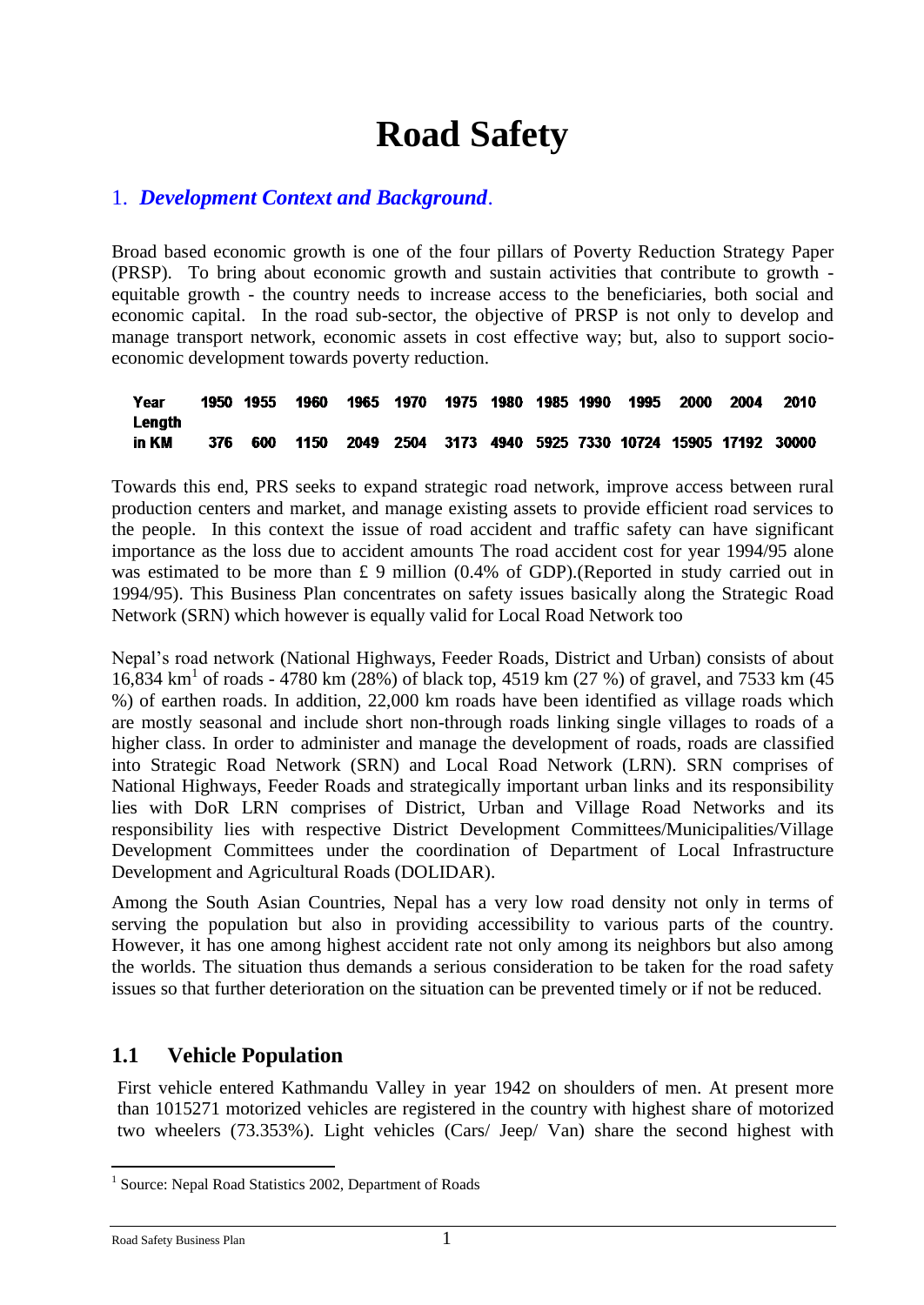11.17% whereas, the public utility vehicle mainly Bus and Mini Bus share only 3.164%. The goods transport vehicles consist of 4.527% of the total vehicle population (Figure 1).



Figure 1: Composition of the motorized vehicle fleet

The growth rate for motorized vehicles is ranging from 9 to 17 % with an average of about 13 percent per year (Figure 2). Average growth rate of motorized two-wheeler is highest with about 16%. In recent years high growth rate has been observed for light vehicles, too. Such high growth rate in two wheelers and light vehicles is mainly due to increasing economy and lack of efficient mass public transportation system in urban areas.

## **1.2 Roads Safety**

The main focus till 80s was in construction of new roads and least consideration was given towards the maintenance and road safety issues. The road construction followed standard geometrics without having any road safety considerations. Most of the roads and bridges never had walkways and other road safety features. The road intersections, blind curves, and bridge approaches became the most vulnerable spots for the motorists as well as the pedestrian.

Considering the importance of road safety as well as asset preservation and also to reduce the road users cost, rehabilitation and maintenance program were implemented in the Strategic Road Network (SRN). However improved road condition induced sudden increase in vehicle fleet and speed, resulting increase in road accidents and casualties. The road accident cost for year 1994/95 alone was estimated to be of the order of £ 9 million (0.4% of GDP).

The growth in motorized vehicles is in between 9 to 17 % with an average of about 13 percent per year. The average growth rate of motorized two-wheeler is highest with about 16%. In recent years high growth rate has been observed in number of light vehicles, too. Such high growth rate in two wheelers and light vehicles is mainly due to increasing economic activities and lack of efficient mass public transportation system in urban areas. Besides the motorized vehicles there are also considerable numbers of non-motorized vehicles plying in the roads such as Cycle, Tricycle (Riksaw), Oxen carts etc. There is no specific record for numbers of non-

Figure 2 : Annual growth rate of the motorized vehicles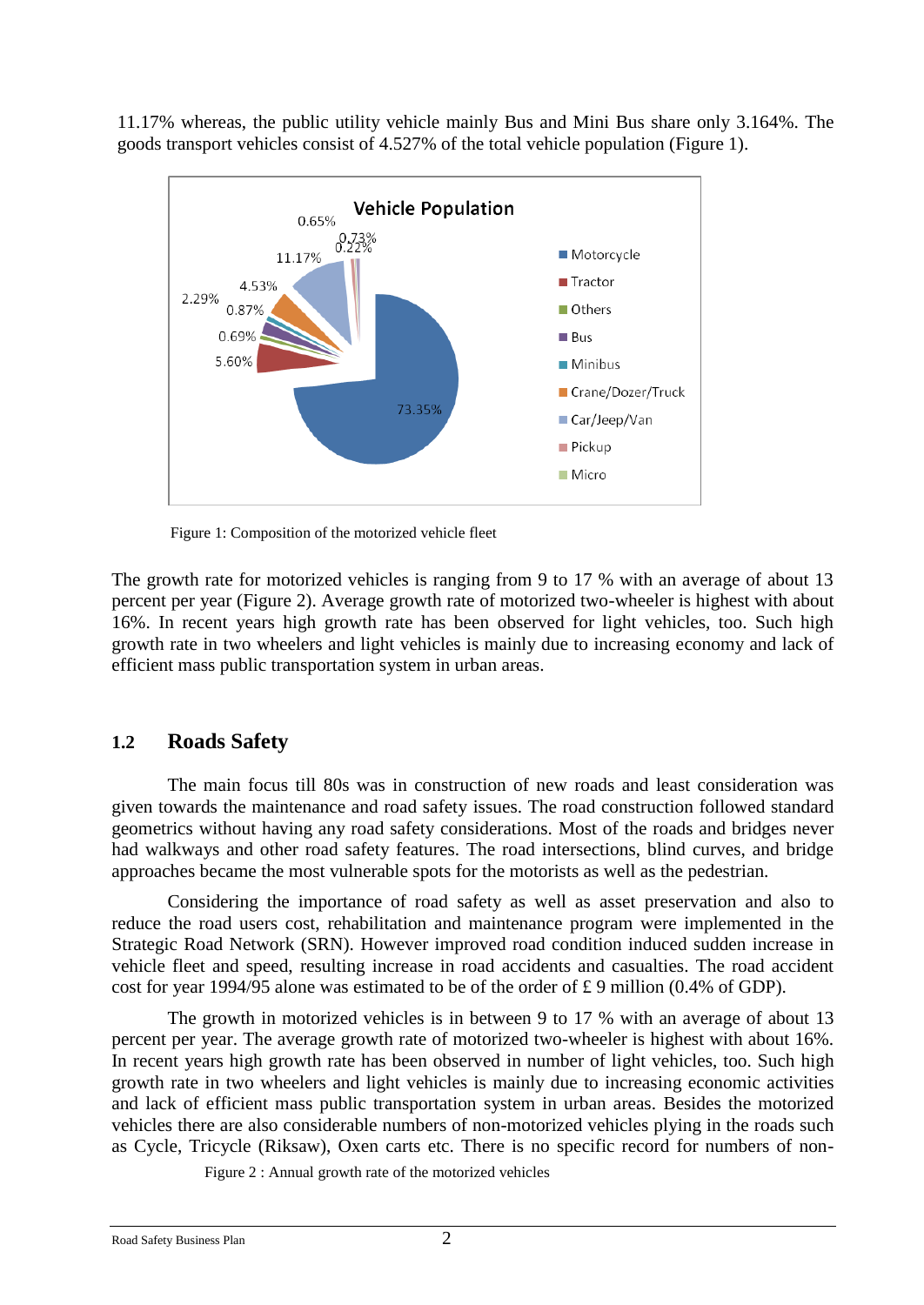motorized vehicles but are highly susceptible for cause of the road accidents due to no proper safety features.

#### **1.3 Road Accidents in Nepal**

It is difficult to identify the number of road accident as many accidents, including ones where people are injured, are not reported to the Police or under reported. Only those accidents with high injury or property damage or with disputes are reported and recorded in the police office. A study for the road accident costs in year 2009/2010 showed that there was 13,247 road traffic accidents and among them 1734 was fatal, 41,30 injury, and 7383 were damage only accidents. Considering the 1734 fatality in road traffic accidents and having about 1015271 motorized vehicles in the country the fatality rate was 17 per 10,000 vehicles is the highest rate in Asia as well as one of the highest in the world. However, now the number of vehicle has gone up to 1015271 with 13247 accidents among which 1734 fatalities, 7383 injuries and 4130 serious injuries. This comes to about 17 fatalities per 10,000 vehicles. This still is on the higher side.



Similar to other developing countries Nepal also has mixed type of traffic. The distance traffic in Nepal is composed of mostly by buses and trucks. Usually the vehicles are old and public transport and cargo trucks drivers are illiterate and most of them have not received proper education on road safety too.

The types and nature of accident in the urban roads and the National Highways are found to be different. Road accident reports (1995-1996) clearly indicates that one of the major highway connecting the capital city Kathmandu (Mugling- Naubase) the common types of accident are;

Pedestrian hit by the vehicle

Road Safety Business Plan 3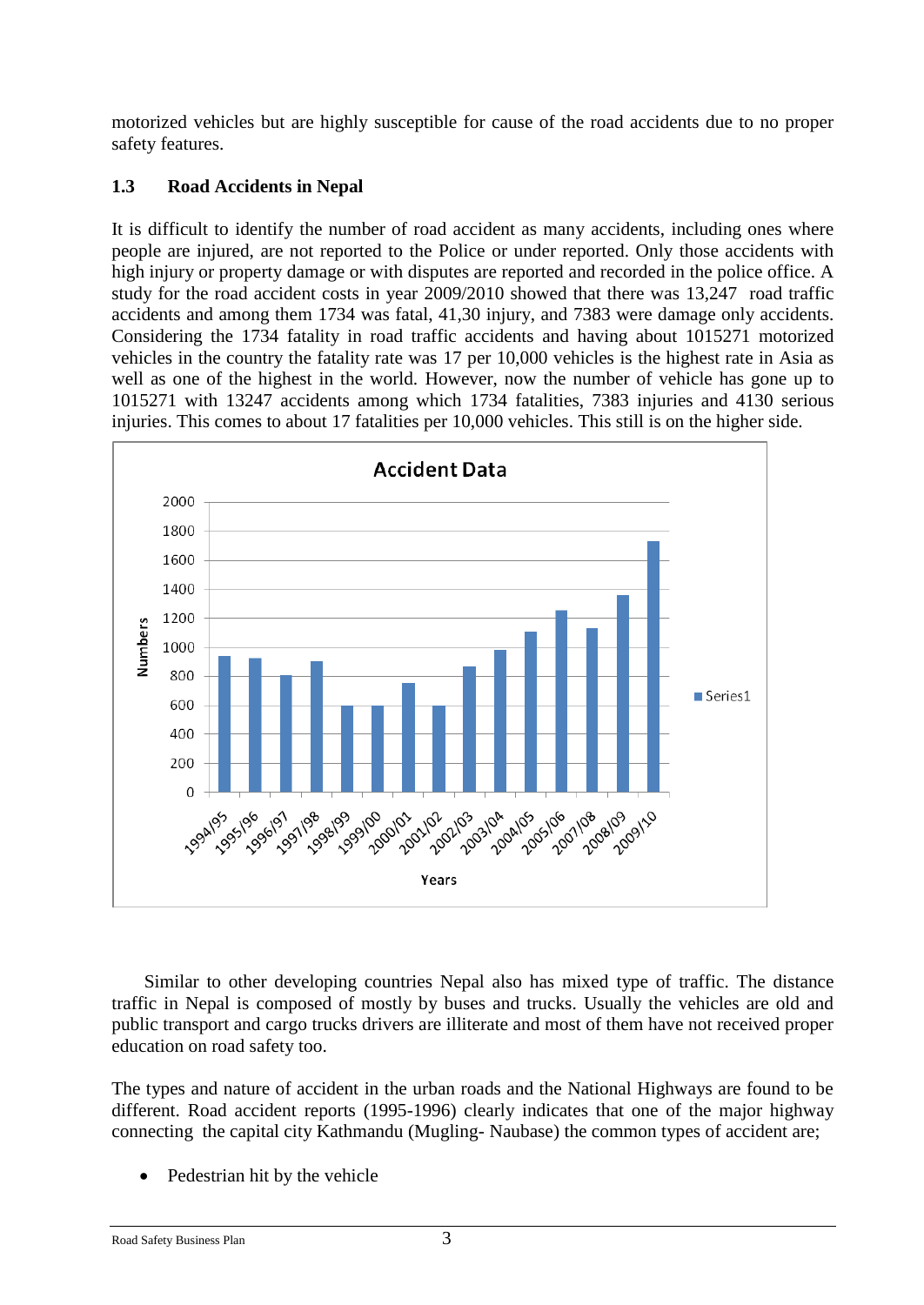- Single vehicle overturning
- Head on collision

However, for the vehicles in Kathmandu valley the common types of accidents are;

- Pedestrian hit by vehicle
- Rear end collision

After the establishment of formal process of registering of the motorized vehicle in 1958 BS, the Traffic Police detachment established in 2000 and the 1990 the Kathmandu Valley Traffic Police was established. The system of road sign was formally introduced form 1978 and the Vehicle and transportation management regulation was introduced in 1997.

#### **1.4 Road Accident situation**

The mass transportation (Buses and Trucks) fatality is high in Nepalese highway. General findings about road accidents in Nepal, from the road accident data and studies made so far, are listed as;

- o Pedestrians are the largest group of victims in road accidents.
- o Young people of age group from 15 to 40 years are high percentage in road accident causalities, compared to population group, followed by elder people above 50 years.
- o Bus (carrying passengers in long routes) accidents are a major problem as they account for 13.09% of the people killed and 31.17% of the people seriously injured. In comparison to the accident record of 1994/1995, the fatality rate is decreased by 25.91% and seriously injured person rate is decreased by 28.83 %. This is due to some awareness activities and road furniture construction at black spot site.
- o In city and urban areas, accidents of two wheelers account high.
- o Trucks and buses have high accident rates on rural roads.
- o About 30 to 40% of the accidents happen after sunset, when the traffic volume is less.
- o In most of the road accidents poor road user behavior such as bad driving, drinking and driving, parking at road side, careless crossing by pedestrian are the main factors.
- o Accidents are found to cluster at road intersections in urban area.
- o In highways accident cluster are concentrated in near bridge approaches, intersections, and road side built-up area.
- o Road accident cost calculation for a single year alone showed at least NRs. 764 million (about 9 million  $\pounds$ ) which is a significant loss to the nation's resources (0.4%) of GDP).
- o Loss in road accidents can be reduced and large amount of nation's loss could be saved by investing an effective road safety measures.

The road accident data for past 12 years shows number of deaths in road accidents increased from 941 in 1994/95 to 11734 persons in year 2009/10 (Figure 3). Considering the recent data on fatality numbers and present numbers of vehicles the fatality rate is estimated to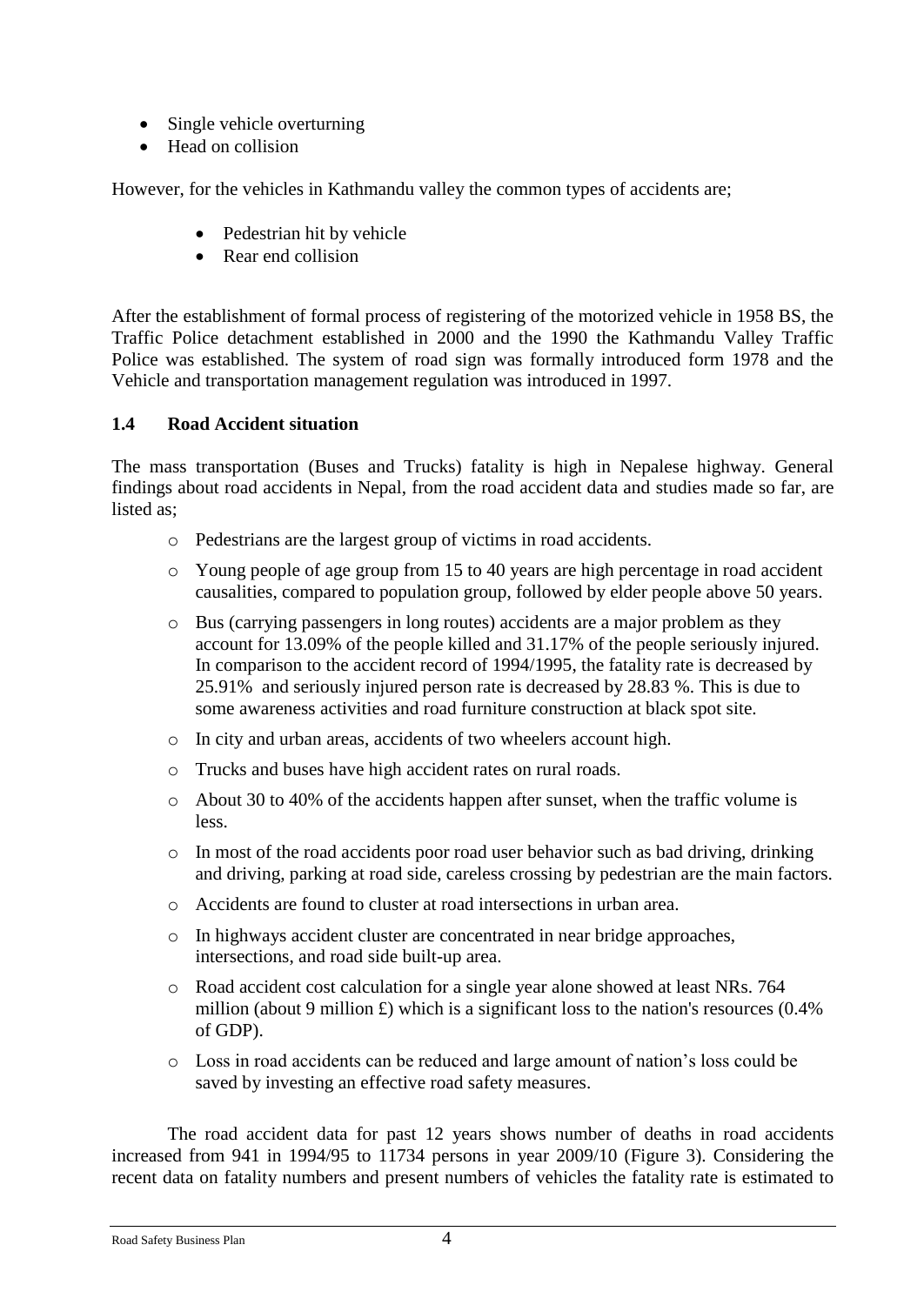be 17 per 10,000 motorized vehicles which is higher in comparison to other developing countries.

#### **1.5 Road Accident cost**

The study under taken for the overall cost of National Road Accident in year 2094-2095 was estimated as follows;

| • Fatal accidents:                                  | 724   |                 |
|-----------------------------------------------------|-------|-----------------|
| • Injury accidents:                                 | 369   |                 |
| • Damage only accident:                             | 12275 |                 |
| The total cost of all road accident in year 2051/52 |       | 764,000,000 NRS |
| Average cost of road accidents (all types)          |       | 47,000 NRs      |
| Average cost of fatal accident                      |       | 299,000 NRs     |
| Average cost of an injury accident                  |       | 66,000 NRs      |

The study under taken for the overall cost of National Road Accident in year 2009-2010 was estimated as follows;

|                                            | • Fatal accidents:                                  | 1734 |                    |
|--------------------------------------------|-----------------------------------------------------|------|--------------------|
|                                            | • Injury accidents:                                 | 4130 |                    |
|                                            | • Damage only accident:                             | 7383 |                    |
|                                            | The total cost of all road accident in year 2009/10 |      | 387,733,544.00 NRS |
| Average cost of road accidents (all types) |                                                     |      | 66121.00 NRs       |

| 387,733,544.00 NRS |
|--------------------|
| 66121.00 NRs       |
| 500,000 NRs        |
| 66,000 NRs         |

#### **1.6 Road Accident Recording**

Average cost of a fatal accident Average cost of an injury accident

Local Traffic Police used to keep the first hand information about the road accident in Nepal. Before 1995 Road accident recording format was one page information sheet which only gives the details of the vehicle or person involved in accident, their location, date, time and type of injury and vehicle.

The Traffic Engineering and Safety Unit was established in year 1993 in the Department of Roads with the grant assistance of the Government of UK, then only new accident recording format was developed with collaboration with the Police and systematic accident **recording system started.**

On one side the Department does not have updated information and the system of recording data need to be established once again on the other side it is necessary to build the capacity to collect, manage and analyze the information. Such present situation has led to a condition which demands immediate interventions as soon as possible to have strong curative as well preventive measures and action plan for future.

## **1.7 Road Safety initiatives in DoR**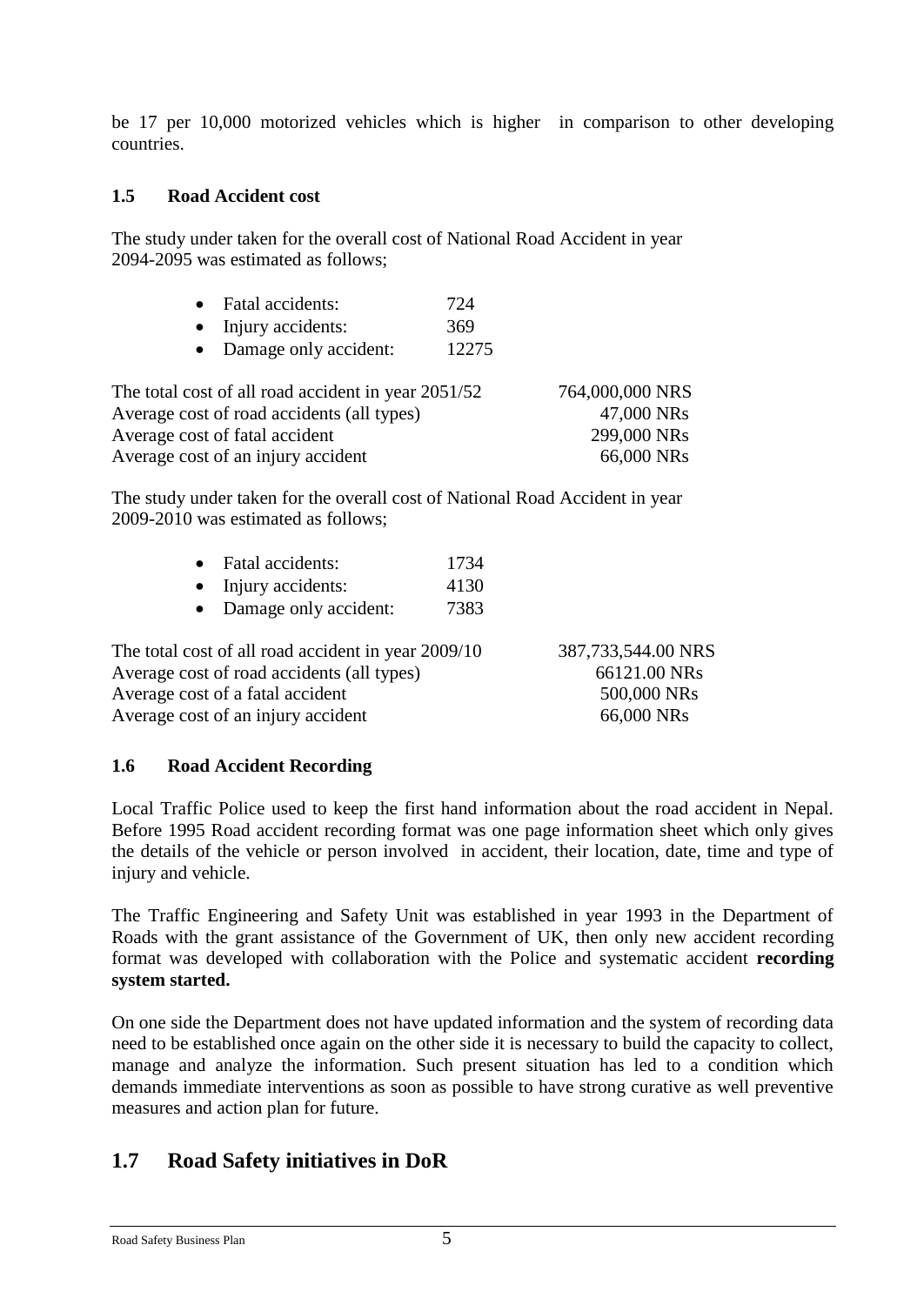The increase in road accidents in Strategic Roads a Road Safety Review was undertaken by DOR in 1992to review of road accident and traffic safety measures applied in the various completed roads and ongoing road projects. Based on the data available a Road Safety Strategy, 1994, was prepared with an aim "to reduce road accidents in Nepal by introducing a coordinated multi sectoral program of road safety actions".

DOR, in its policy of 1995, envisaged its duty to provide safety for all road users including pedestrians and took initiatives for carrying out the necessary road safety activities in close coordination with the Department of Transport Management (DOTM) and Traffic Police Office (TPO). DOR set up a separate Traffic Engineering and Safety Unit (TESU) to deal the road safety engineering aspects and necessary coordination with other agencies. The Traffic Engineering Unit in the Department of Roads has developed several guidelines, specifications, Safety audit system, and identification of black spots, traffic safety campaign etc. However, it could not be continue for long after the termination of the support form the DFID. The Department in fact was unable to continue in sustainable manner. At present none of the mentioned activities are carried out in a planned manner. Furthermore, most of then existing trained manpower have left the Department and no effort has been made to neither train other neither manpower nor any attempt to enhance skill and new technologies as well as methods. However, after the establishment of Traffic Engineering and Road Safety Unit in the Department, some uniform standard specification and documents were published such as

Standard Specification for Road Marking and Traffic Sign Accident recording format and data compilation using MAAP Introduction of Road Safety audit during design Traffic counting in major urban roads and National Highways Identification of accident black spot and treatment Road safety campaign jointly with Traffic Police

The collection of road accident information was initiated in July 1995 with help of Traffic Police Office (TPO). Initially it covered Kathmandu Valley and Naubise - Mugling section of the Prithvi Highway (part of AH 42 with high accident rate). DOR helped the TPO to design their own simple Road Accident Data System for nation wide accident database, which basically provides accident statistics but do not provide the necessary detailed information for accident analysis.

Further to this DOR started implementing the planned maintenance consisting of routine, recurrent, and periodic works. A separate Highway Management Information Unit (HMIU) was established for maintaining road database on condition, road roughness, and traffic data for the purpose of implementing the road maintenance works, effectively. Planned maintenance has resulted in more than 84% of strategic roads in good to fair condition in this year 2006/7.

DOR started implementing various road safety treatment measures in unsafe bends and approaches of bridges in Naubise to Mugling section of Prithvi Highway. Ten important intersections in Kathmandu valley, with high accident rate, were improved with assistance from Japan. Performance evaluation of such treatment and junction improvement works showed a success of up to 80% reduction in accidents and over 1000% Rate of Return for the First Year.

The experiences from the road accident studies and practical implementation in various sections of strategic roads, the DOR published a number of road safety related notes (Annex -1). These

Road Safety Business Plan 6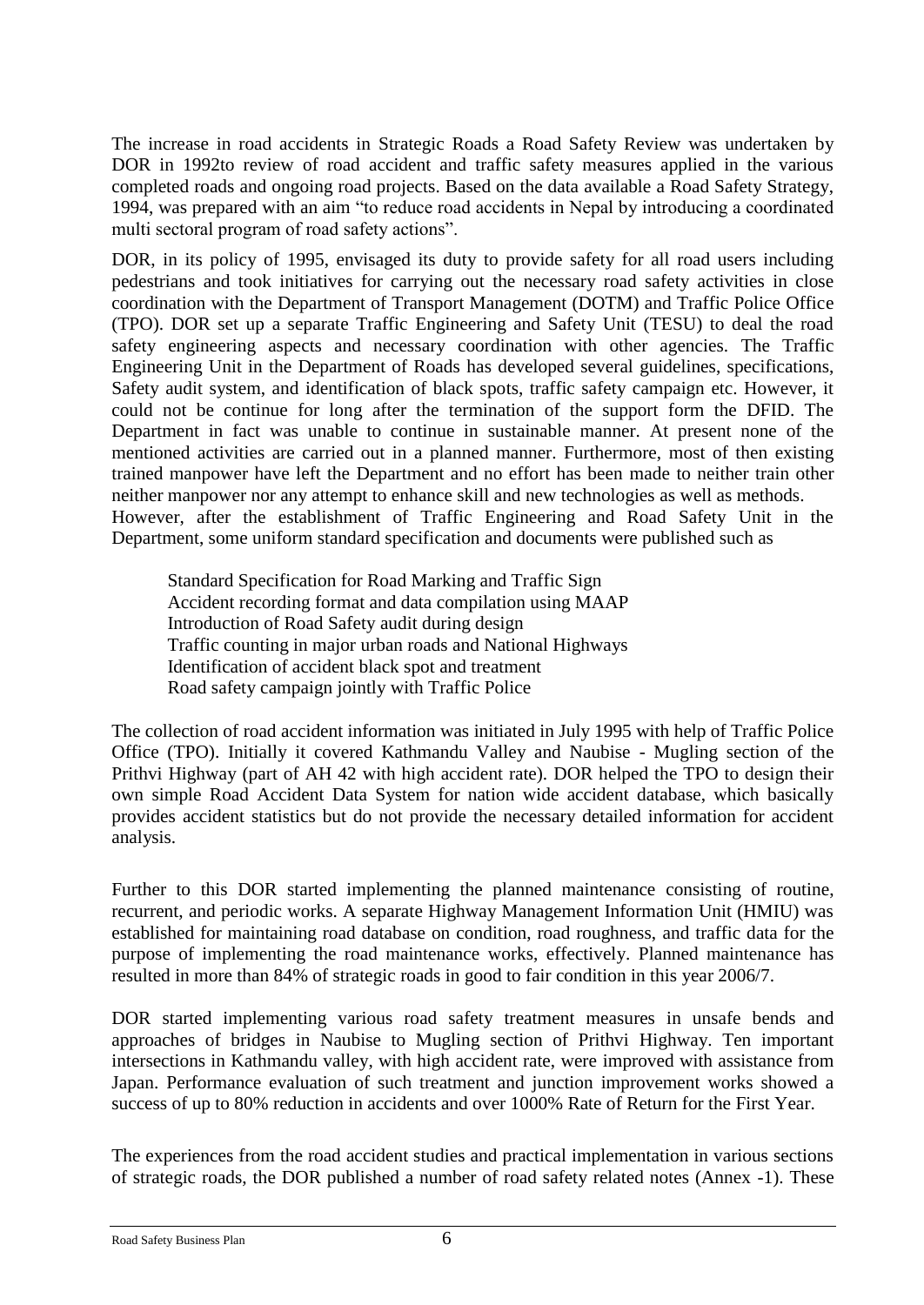road safety notes have been extensively used to promote road safety engineering among Engineers of DOR and Consultants. Existing highway design standards is also under review and is expected to address considering roadside drainage, bridge approach, roadside delineators, road markings etc.

The concept of Road safety audit was introduced in 1995 with the following key principles;

- **o** Design of road for all road users,
- **o** Provide a clear and consistent message to the driver and other road users,
- **o** Encourage appropriate speeds and behavior through design and traffic signs,
- **o** Reduce conflicting points in the road junctions and intersections,
- **o** Make allowance in design for the bad or impaired driving,
- **o** Create a forgiving road,

Road safety audit is a compulsory activity for all roads under construction or rehabilitation. TESU, with the help from concerned project personnel, audited major strategic roads and about 1,200 km of National Highway. The road safety audit has contributed very fruitful safety improvements, especially in road sections with higher rate of accidents. Based on the road safety audit experiences, performance evaluation, and feedback from the field results a detailed Road Safety Audit Manual was published in April 1997.

To implement the road safety enforcement, specific training courses to the police personnel on traffic signs, driving, accident management and analysis, and enforcement were conducted by DOR through specialists under TESU. Training manuals were developed with intention that the trained persons would be able to train others - i.e. cascade training. The frequent transfer of police personnel has demanded a regular training activity is needed in the TPO.

Road safety education has been found to be effective means to reduce the accident rate. In some cases it has been observed that road safety education program has successfully reduced the accident rates by 75%. However, it should be a continuous activity to sustain the effect.

Nevertheless, the design of roads for all users has been stopped since fiscal year 2009/10. The budget is not allocated for this Unit for this work. Only some budget is allocated from World Bank Component.

#### **2 Road and Traffic Safety Unit**

The Road & Traffic Safety Unit is functional in the Department of Roads under Design and Planning Branch. The basic function of this Unit is to work for Road Safety Related issues right from the beginning of the road planning to the post-construction level. The following are the scope of works of this unit.

Conduct Detailed Engineering Design of Roads Conduct Road Safety Audit

Conduct Road Safety Monitoring

Coordinate and implement Road Safety Related planning, design, construction and maintenance as well as post-construction activities.

.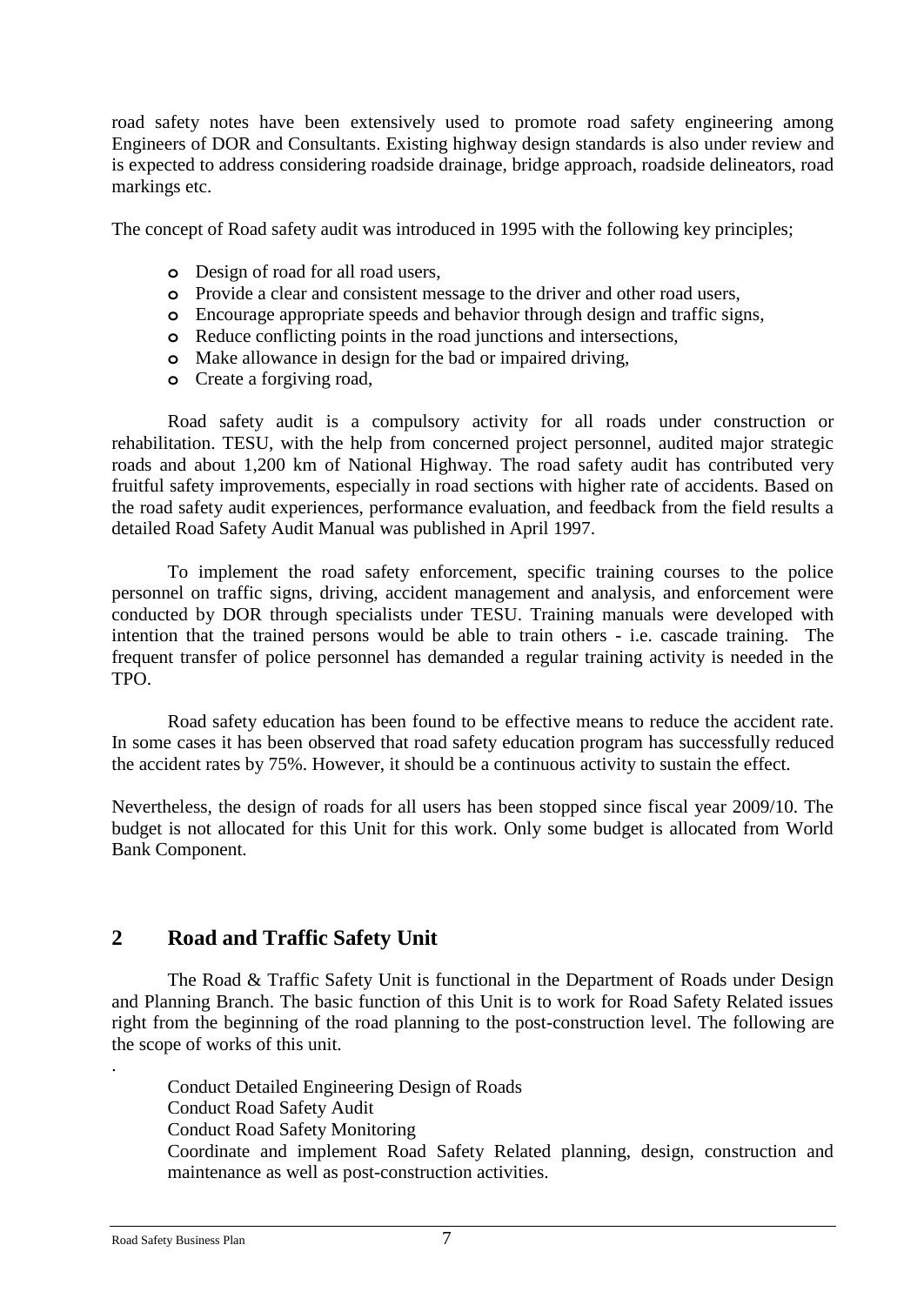Conduct Study for improvement of Road Safety.

Coordinate with other stakeholders in Road Safety related issues.

Coordinate and conduct Road safety Campaigns along the newly constructed roads and other roads.

Conduct analysis to identify Black spots and work to improve such black-spots.

### **3 Organization of Road and Traffic Safety Unit**

The Road and Traffic Unit under the Planning and Design Branch of Department of Roads has following organization

| Senior Divisional Engineer |  |
|----------------------------|--|
| Engineer                   |  |
| Nayab Subba                |  |
| <b>Computer Operator</b>   |  |
| Kharidar                   |  |
| Peon                       |  |

Along with the mentioned manpower the unit has following logistics

| Jeep              | 1 (old not reliable for long distance travel) |
|-------------------|-----------------------------------------------|
| Motorcycle        | None                                          |
| Computer          | 5 (Only two in good condition)                |
| Printer           |                                               |
| Scanner           |                                               |
| Photocopy Machine |                                               |

However to conduct the proposed activities according to the business plan the existing structure of the Road And Traffic Unit's organization needs to be reviewed. Considering the activities of data analysis, monitoring and evaluation as well as safety audit at various stages, implementation of remedial measures and detailed engineering design the following shall be the organization of Road and Traffic unit

| Senior Divisional Engineer |   |
|----------------------------|---|
| Engineer                   | 3 |
| Overseer                   | 3 |
| <b>Computer Operator</b>   |   |
| Draft person               |   |
| Nayab Subba                |   |
| Driver                     | っ |
| Peon                       |   |

Following are the proposed logistics for the Road and Traffic Unit for smooth handling of its business.

| Jeep            | 1 (Should be reliable for long travel) |
|-----------------|----------------------------------------|
| Pick up         |                                        |
| Motorcycle      |                                        |
| Computer        | 5 (3 new reliable ones)                |
| Laptop computer |                                        |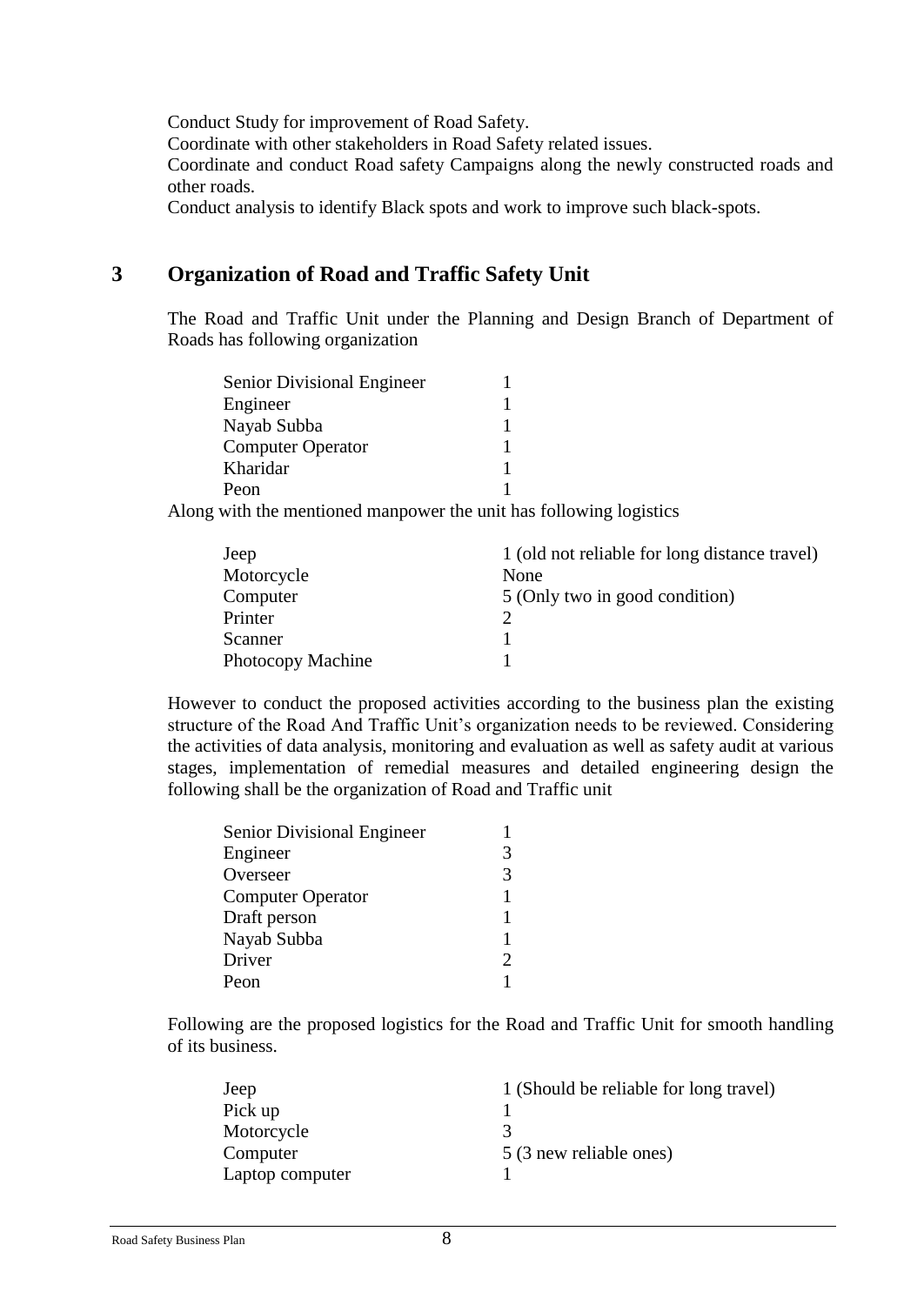| Multimedia Projector       |               |
|----------------------------|---------------|
| Printer                    | $3$ (one new) |
| Scanner                    |               |
| Photocopy Machine          |               |
| Software for data analysis |               |

#### *4 Vision*

The vision of the Road and Traffic Safety Unit is: **"To manage roads in safer ways and substantial reduction in accident cost"** and support the vision of the Department "Managing roads for national integration and socio-economic development" for the people of Nepal. The overall goal is to reduce present level of accident rate, work for the preventive measures to reduce accident and prevent people from pain and suffering from the accident and also to help towards saving national losses due to the accident. That is to support the overall goal of the Department to reduce the present level of poverty through socioeconomic development by providing equitable, safe and affordable public road infrastructures for growth and national integration. This is to be achieved through building and managing road network within the country while keeping the total transport cost (combination of investment, maintenance and road user costs) to a minimum.

#### **5 Road Safety Strategy and Activities**

The Road safety strategy and activities can be broadly divided in to four target groups, namely Safer People, Safer Roads, Safer Vehicles, and Safety Management. It has been observed that the effective implementation of strategy and proposed activities for each target group has potential to reduce the road accidents up to 70%.

#### Safer People

The error by road user is one of the major factors in road safety issue and dealing with such issues has remarkable potential for reducing accidents. It has been observed that accident reduction up to 35% has been achieved with implementation of education, training, publicity, improved driving test, and strict enforcement of traffic rules. The different target group and associated strategy and activities are shown in the table below.

| <b>Target</b><br>Group | <b>Proposed Strategy and Activities</b>                                                                                                                                                                                                                           |
|------------------------|-------------------------------------------------------------------------------------------------------------------------------------------------------------------------------------------------------------------------------------------------------------------|
| Young                  | To coordinate with Ministry of Education for Road safety education in<br>primary schools.<br>To coordinate to run Road safety education/awareness program to road<br>neighbors (especially women and children) by Road management agencies<br>under its programs. |
| Young people           | To coordinate and advocate for the enforcement of rules as well as good<br>driver's training, and awareness program from Traffic Police and other                                                                                                                 |

Table 1: Safer People Target Group and Proposed Strategy and Activities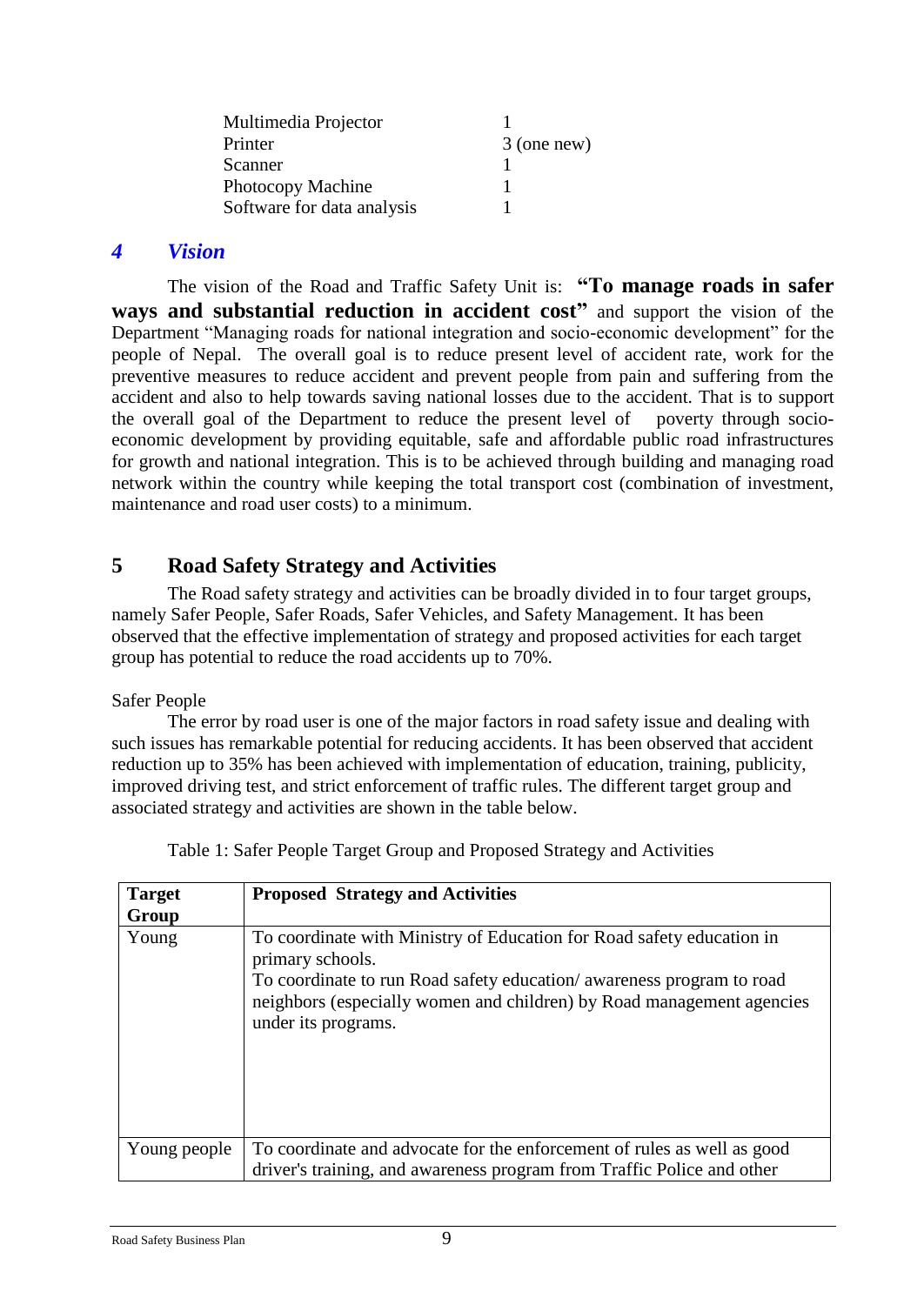|               | concerned authorities.                                                        |
|---------------|-------------------------------------------------------------------------------|
| Publicity of  | To work for better coordination on regular road safety campaigns through      |
| traffic rules | popular media and enforcement on Pedestrian Crossing, Speed limit, No         |
|               | parking, No driving in influence of alcohol, Use of helmets for motorcycle    |
|               | rider, Wearing seat belts needs to be implemented on road. Regularly          |
|               | publish statistics and information on road accident and traffic violation in  |
|               | popular media like (FM radio station).                                        |
| Driver        | To coordinate and advocate for close monitoring and enhancing the better      |
| training      | driving quality driving school for training and training facilities through   |
|               | DOTM and TPO.                                                                 |
| Driver test   | To advocate for the development of standard driving tests to encourage        |
|               | proper training and good behavior of driver on road. Enhance the skill of     |
|               | the supervisors examining driver's test and their knowledge on traffic safety |
|               | and vehicle roadworthiness through DoTM.                                      |
| Enforcement   | To advocate and coordinate for better enforcement of traffic rules,           |
|               | strengthening of TPO organizations and expansion of Highway Patrol            |
|               | Service. Encourage the introduction of measures to control moving offences    |
|               | such as speeding, drunk driving, driving without lights, etc. and             |
|               | implementation of effective punishment/fine to the offenders.                 |
| Strengthening | To advocate and work towards the clearer VTMAct and Regulations on role       |
| traffic       | and responsibility for prosecuting traffic offenders and charging on-the-spot |
| legislation   | fines. Encourage use of specified equipment to substantiate the evidence for  |
|               | offences such as speeding and drunk driving including necessary tests.        |
| Control on    | To encourage the concerned authorities such as DOTM, TPO for the              |
| driving hours | provision of allowable driver's driving hours in public transport.            |

#### **Safer Roads:**

To look into the contribution of roads in Safety Engineering design, road parameters, and condition of roads could be a contributing factor to road accidents. It has been observed that the concept of safer roads has potential to reduce accidents by 20%. In most of the cases engineering solutions for reducing the road accidents has often been found to be cheaper and effective than conducting training to various road users.

Table 2: Safer Roads Target Group and Proposed Strategy and Activities

| <b>Target Group</b> | Proposed Strategy and Activities                                               |
|---------------------|--------------------------------------------------------------------------------|
| Engineering         | To ensure effective application of suitable warning, regulating, and           |
| remedies            | engineering means to influence safe behavior of road users.                    |
| Roads for           | To ensure effective execution of design and construction of roads              |
| bad Drivers         | accommodating the behaviors of bad drivers with introduction of appropriate    |
|                     | road safety measures.                                                          |
| Safety in           | To incorporate and ensure incorporation of road safety factors in the standard |
| Design              | design and drawings.                                                           |
| <b>Standards</b>    |                                                                                |
| Road safety         | To conduct an independent road safety audit for all roads.                     |
| audit               |                                                                                |
| Safer work          | To ensure use of proper and adequate traffic signs, lights, and safety         |
| sites               | management to be applied by all service oriented agencies, while working on    |
|                     | roadsides.                                                                     |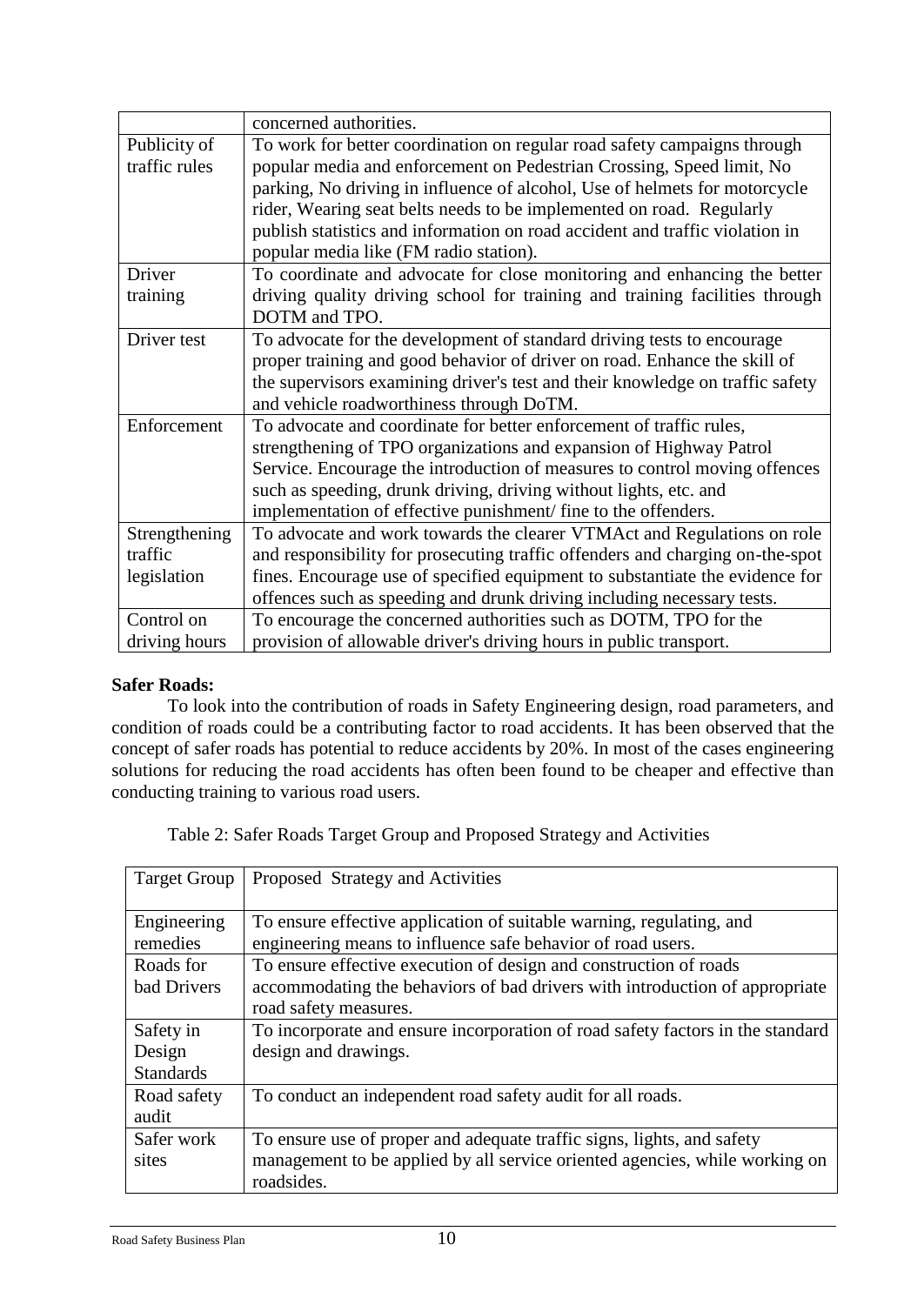| Accident | To ensure further continuation of regular study on road accidents, diagnosis |
|----------|------------------------------------------------------------------------------|
| remedial | causes, application of remedial measures, performance monitoring, and        |
| programs | evaluation.                                                                  |

#### **Safer Vehicles**

As many accidents have been caused due to improper condition of vehicle, Vehicle shape, size, and mechanical condition are also equally important factor in road accidents, Studies have shown that improvements in vehicle roadworthiness test and enforcement for vehicles plying in roads have contributed to reduce the road accidents by 10%.

| Target       | Proposed Strategy and Activities                                                |
|--------------|---------------------------------------------------------------------------------|
| Group        |                                                                                 |
| Improved     | To advocate and coordinate with DOTM towards establishing a network of          |
| Testing      | properly equipped vehicle-testing centers (presently only 12) with necessary    |
| centers      | facility, trained manpower, and equipment.                                      |
| Vehicle      | To create, advocate and coordinate with DOTM to develop and publish an          |
| fitness      | objectively verifiable safety oriented vehicle fitness standard for checking    |
| standard     | vehicle fitness such that uniform judgment for all examiners.                   |
| Vehicle      | To advocate and coordinate with DOTM for the development and                    |
| testing      | implementation of effective inspection process for annual vehicle fitness test, |
| requirements | such that the number of defective vehicles plying in roads can be reduced.      |
| Overloaded   | To coordinate with TPO and DOTM for initiating program to enforce the           |
| vehicles     | vehicle loading regulations.                                                    |
| Conspicuity  | To coordinate with DOTM for regulations to display of reflective rear plates    |
| parked<br>οf | and parking lights for all buses, trucks and construction equipment.            |
| vehicle      |                                                                                 |

Table 3: Safer Vehicles and Proposed Strategy and Activities

#### **Safety Management**

The complexity and challenges is road safety management is associated with the factors like mixed traffic, increasing vehicle fleets, pedestrians, two wheelers, fast moving vehicles, non motorized vehicles, low literacy rate etc. It has been observed that the better management of road safety by using safety engineering aspects, coordination among related agencies, education and training to road users, and enforcement of traffic rule and regulation has resulted in reduction of road accidents by 5%.

Table 4: Safety Management and Proposed Strategy and Activities

| Target Group   Proposed Strategy and Activities |
|-------------------------------------------------|
|                                                 |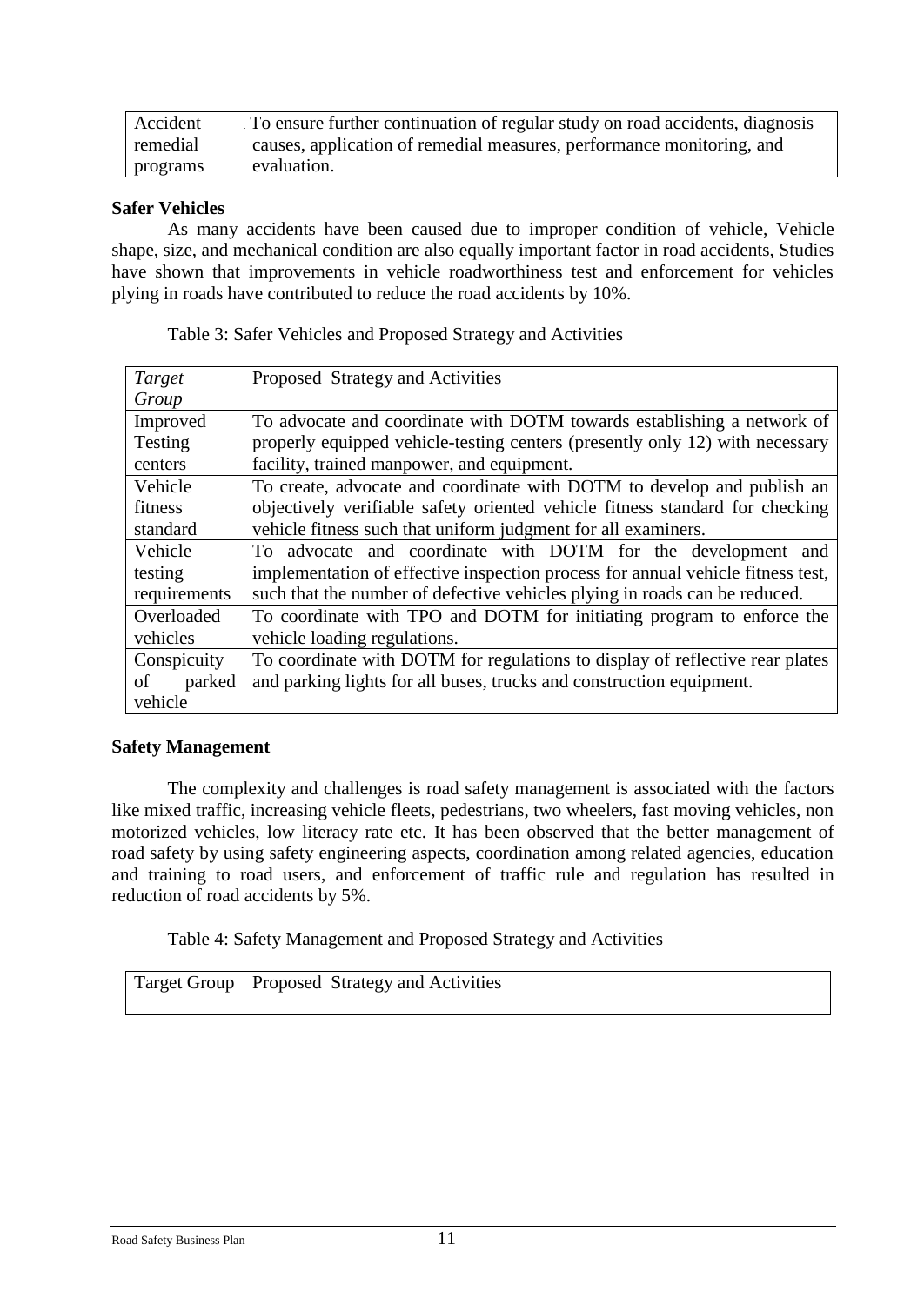| Approval and     | To work towards the preparation of National Road Safety Plan (NRSP) and        |
|------------------|--------------------------------------------------------------------------------|
| Implementati     | approved by the Government to develop awareness, set common goals,             |
| of<br>on         | objectives, and to define clearly the authorities and responsibilities for all |
| <b>NRSPlan</b>   | stakeholders.                                                                  |
| Functioning      | To work for effective functioning of National Road Safety Committee            |
| of<br><b>NRS</b> | (NRSC) towards effective coordination with all stake holders working           |
| Committee        | towards improving road safety.                                                 |
| Skill            | To work towards development and enhancement of skills and knowledge of         |
| development      | the key personnel working on road safety as well as agencies involved for      |
|                  | implementation.                                                                |
| Improved         | To works towards effective management for recording and expanding              |
| accident         | coverage of road accident recording system to all road networks. Accident      |
| recording        | recording shall be further developed to incorporate the additional             |
|                  | information that required analyzing the accident. Further a close              |
|                  | coordination with Traffic Police shall be developed towards enhancing the      |
|                  | recording system and data and as well as data sharing and monitoring for       |
|                  | the further improvement in this system.                                        |
| Working          | To encourage working with Civic society (drivers' unions,<br>bus               |
| with<br>the      | entrepreneurs' associations, NGO, commercial agencies or<br>local              |
| Civic Society    | communities) towards achieving a win-win situation, participation, and         |
|                  | wider dissemination of safety knowledge                                        |

## *6 Key Objectives and Outcomes*

The key objective as expressed in Tenth Plan is to develop and manage transport network to support socio economic development effort. Confining to the targets and expected out comes, achievements in the coming three years and the likelihood of achieving the targets and outcomes are presented below.

## **Key objectives and Outcome**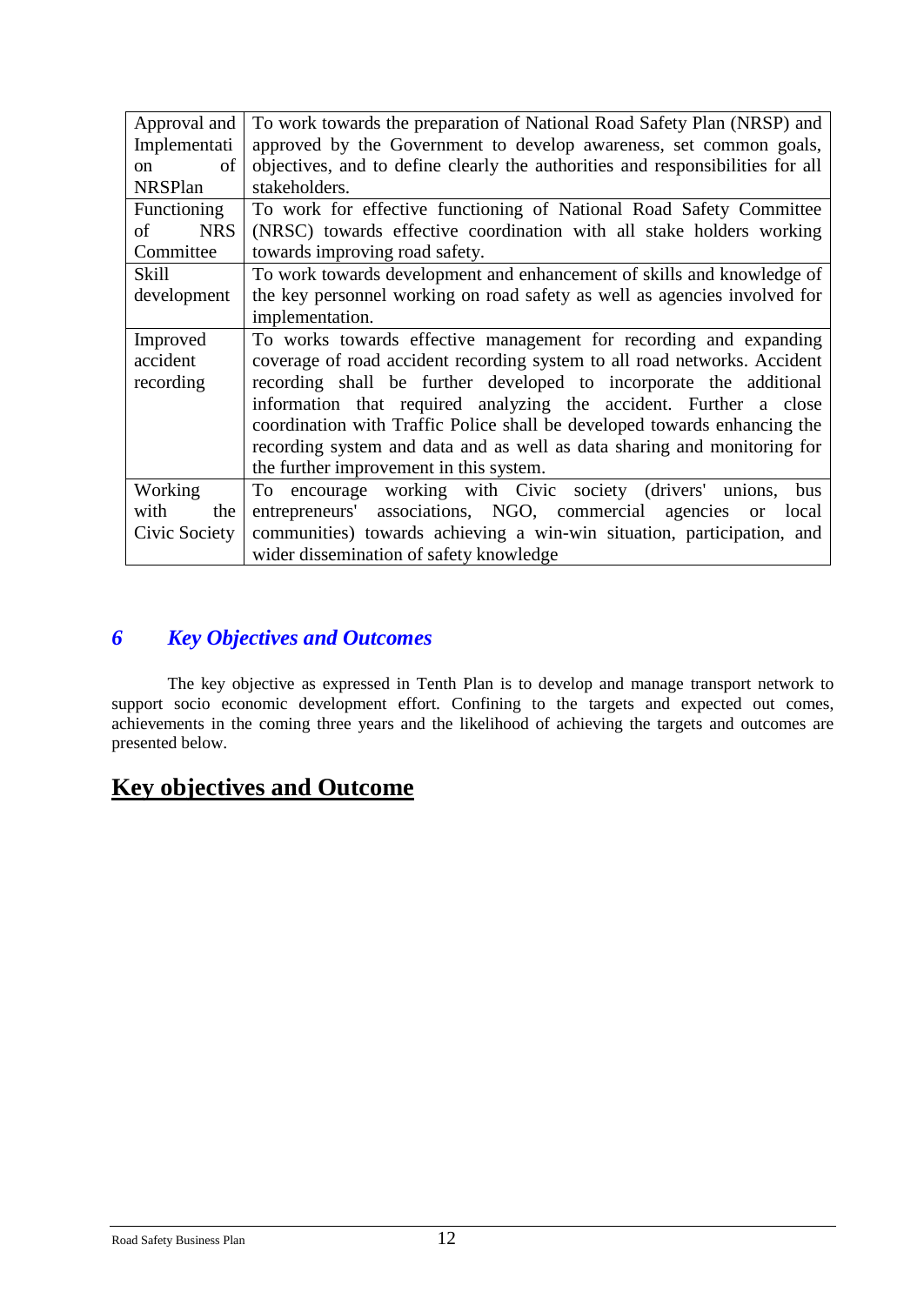| Sub            | <b>Indicators</b>                                                                                                                                        | <b>Base Year FY</b>                                                                                                                                                                                            | <b>Target FY</b>                                                           | <b>Target FY</b>                                                                      | <b>Likelihood of</b>    |  |
|----------------|----------------------------------------------------------------------------------------------------------------------------------------------------------|----------------------------------------------------------------------------------------------------------------------------------------------------------------------------------------------------------------|----------------------------------------------------------------------------|---------------------------------------------------------------------------------------|-------------------------|--|
| <b>Sector</b>  |                                                                                                                                                          | 2010/2011                                                                                                                                                                                                      | 2011/2012                                                                  | 2012/2013                                                                             | <b>Achieving Target</b> |  |
| Road<br>Safety | <b>Study and Recording</b><br>of Road Safety<br>condition along all<br>network                                                                           | Initiate the study on road<br>safety condition and<br>accident recording in<br>scientific way<br>(implement in few pilot<br>road sections 500 Km),<br>Update the prevailing<br>road accident cost<br>analysis. | Carry such study along<br>more road sections (<br>2000 Km)                 | Carry such study along all<br>SRN(5000 Km)                                            | Can be achieved         |  |
|                | Intuitional capacity<br>building for Traffic<br>accident recording and<br>analysis (along with<br>traffic volume,<br>capacity, road<br>condition survey) | Need analysis and<br>initiate the recording and<br>analysis for 500 Km of<br>road                                                                                                                              | Traffic accident<br>recording and analysis<br>for 1000 Km of road          | Traffic accident recording<br>and analysis for 2000 Km<br>of road                     | Can be achieved         |  |
|                | <b>Engineering</b><br><b>Measures</b>                                                                                                                    |                                                                                                                                                                                                                |                                                                            |                                                                                       |                         |  |
|                | Treatment of<br>identified black spots                                                                                                                   | Identification and<br>treatment of black spots<br>along Prithvi Highway (<br>Naubase Mugling<br>section)                                                                                                       | Identification and<br>treatment of black spots<br>along 2 highway sections | Identification and<br>treatment of black spots<br>along 5 highway sections            |                         |  |
|                | Road Safety audit                                                                                                                                        | All new roads designed<br>200 Km of existing road                                                                                                                                                              | All new roads designed<br>400 Km of existing road                          | All new roads designed<br>400 Km of existing road                                     |                         |  |
|                | Safety monitoring                                                                                                                                        | 500 Km of SRN                                                                                                                                                                                                  | 1500 Km of SRN                                                             | 2500 Km of SRN                                                                        |                         |  |
|                | Improvement of<br>Junctions with<br>installation of signal                                                                                               | Study for the junction<br>improvement                                                                                                                                                                          | Junction improvement in<br>Kthmandu Valley as<br>recommended by study      | Junction improvement in<br>various parts of the<br>country as recommended<br>by study |                         |  |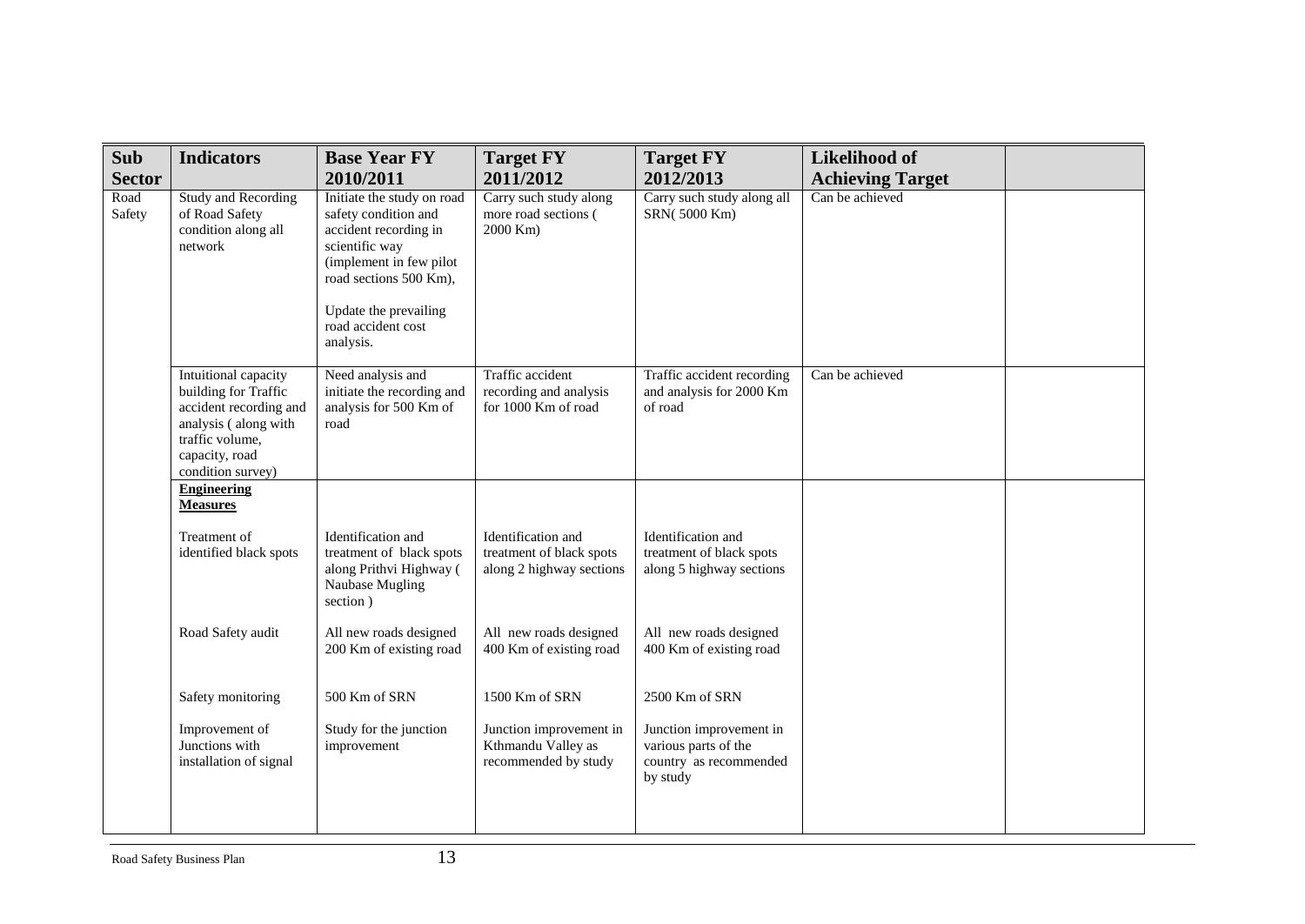| <b>Sub</b><br><b>Sector</b> | <b>Indicators</b>                                                                                | <b>Base Year FY</b><br>2008/2009                                                  | <b>Target FY 2009/2010</b>                                                                                         | <b>Target FY</b><br>2010/2011                                                                              | <b>Likelihood of</b><br><b>Achieving Target</b> |  |
|-----------------------------|--------------------------------------------------------------------------------------------------|-----------------------------------------------------------------------------------|--------------------------------------------------------------------------------------------------------------------|------------------------------------------------------------------------------------------------------------|-------------------------------------------------|--|
|                             | Induction and<br>improvement of<br>footpath in urban areas                                       | Study for the<br>improvement of<br>footpath                                       | Study for the improvement of<br>footpath                                                                           | Study for the<br>improvement of footpath                                                                   |                                                 |  |
|                             |                                                                                                  | Footpath<br>improvement in<br>Kathmandu valley                                    | Footpath improvement                                                                                               | Footpath improvement                                                                                       |                                                 |  |
|                             | Introduction of proper<br>road sign and road<br>marking paints                                   | Study to identify<br>the road sign and<br>road marking paints                     | Study to identify the road sign and<br>road marking paints                                                         | Study to identify the road<br>sign and road marking<br>paints                                              |                                                 |  |
|                             |                                                                                                  | Installation and<br>application of road<br>marking paints<br>along Urban areas    | Installation and application of road<br>marking paints along one NH<br>section                                     | Installation and<br>application of road<br>marking paints along 2<br>NH sections                           |                                                 |  |
|                             | <b>Educational Measures</b><br>Preparation of Safety<br><b>Education Program</b><br>and material | Development of<br>road safety<br>education material<br>and program<br>Road Safety | Evaluation and improvement of<br>road safety education material and<br>program<br>Road Safety Campaigns 50 Schools | Evaluation and<br>improvement of road<br>safety education material<br>and program<br>Road Safety Campaigns |                                                 |  |
|                             |                                                                                                  | Campaigns 25<br>Schools along SRN<br>and Urban areas                              | along SRN and Urban areas                                                                                          | 100 Schools along SRN<br>and Urban areas                                                                   |                                                 |  |
|                             | Safety education to<br>School Children<br>Drivers<br>Designers                                   | Safety education<br>program in DoR<br>projects and<br>Divisions 5 no              | Safety education program in DoR<br>projects and Divisions 10 no                                                    | Safety education program<br>in all DoR projects and<br>Divisions                                           |                                                 |  |

## **Key Objectives and Outcome (Contd.)**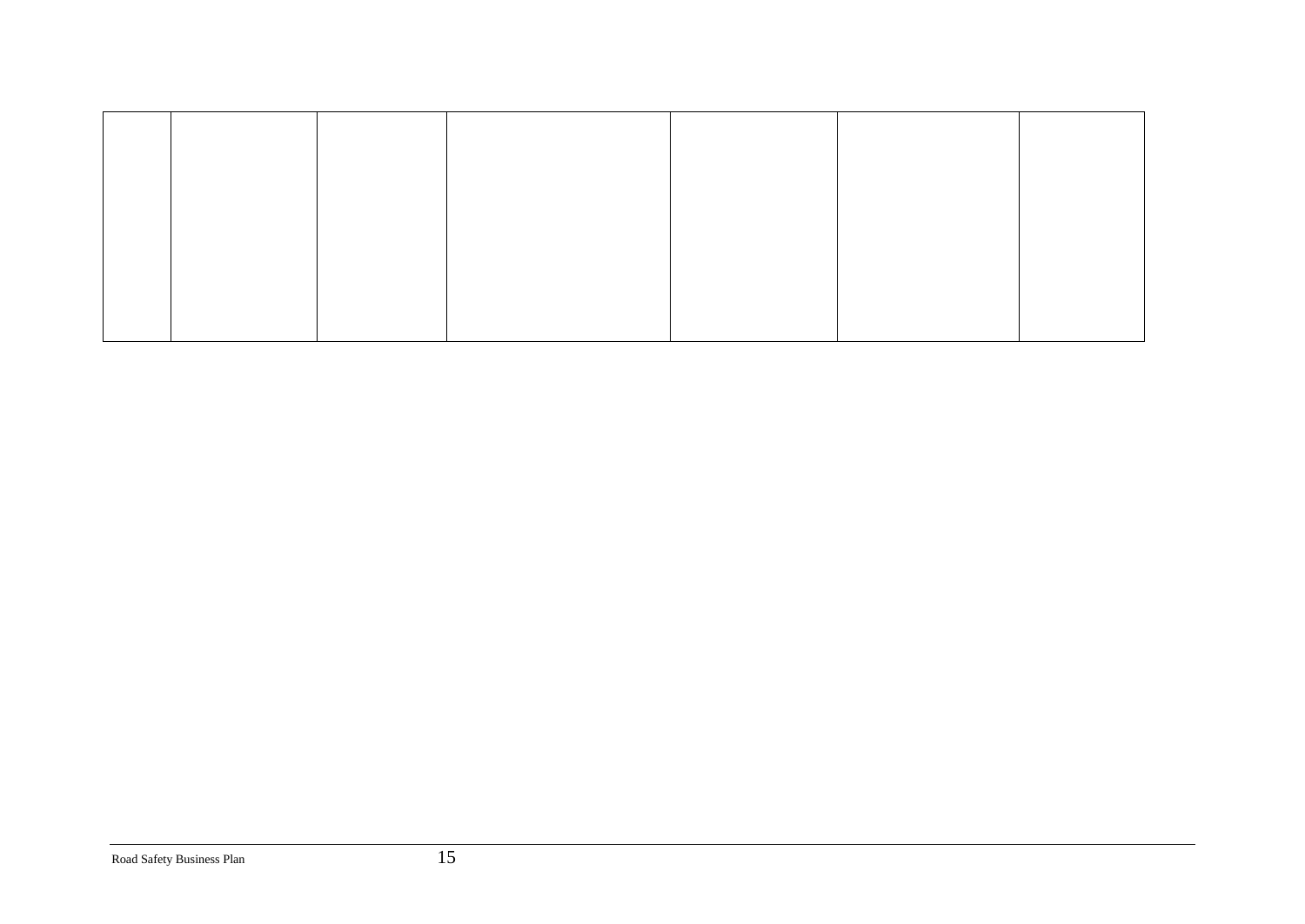| ◡<br><b>Sub</b> | <b>Indicators</b>                                | <b>Base Year FY</b>                                                                                                                  | <b>Target FY 2009/2010</b>                                                                                               | <b>Target FY</b>                                                                                                            | <b>Likelihood of</b>    |  |
|-----------------|--------------------------------------------------|--------------------------------------------------------------------------------------------------------------------------------------|--------------------------------------------------------------------------------------------------------------------------|-----------------------------------------------------------------------------------------------------------------------------|-------------------------|--|
| <b>Sector</b>   |                                                  | 2008/2009                                                                                                                            |                                                                                                                          | 2010/2011                                                                                                                   | <b>Achieving Target</b> |  |
|                 |                                                  |                                                                                                                                      |                                                                                                                          |                                                                                                                             |                         |  |
|                 | <b>Enforcement</b>                               |                                                                                                                                      |                                                                                                                          |                                                                                                                             |                         |  |
|                 | Axle load<br>enforcement<br>awareness program    | 2 places                                                                                                                             | 2 places                                                                                                                 | 2 places                                                                                                                    |                         |  |
|                 |                                                  |                                                                                                                                      |                                                                                                                          |                                                                                                                             |                         |  |
|                 | Pollution level<br>awareness program             | 2 places                                                                                                                             | 2 places                                                                                                                 | 2 places                                                                                                                    |                         |  |
|                 |                                                  |                                                                                                                                      |                                                                                                                          |                                                                                                                             |                         |  |
|                 | Traffic rule<br>enforcement<br>awareness program | Interaction<br>activities for<br>enforcement of<br>traffic rules 2<br>places                                                         | Interaction activities for<br>enforcement of traffic rules 2 places                                                      | Interaction activities for<br>enforcement of traffic<br>rules 2 places                                                      |                         |  |
|                 | Enforcement<br>awareness program                 | Coordinated<br>program for<br>awareness<br>development with<br>traffic Police,<br>DoTM, schools and<br>all section of road<br>users. | Coordinated program for awareness<br>development with traffic Police,<br>DoTM, schools and all section of<br>road users. | Coordinated program for<br>awareness development<br>with traffic Police, DoTM,<br>schools and all section of<br>road users. |                         |  |

## **Key Objectives and Outcome (Contd.)**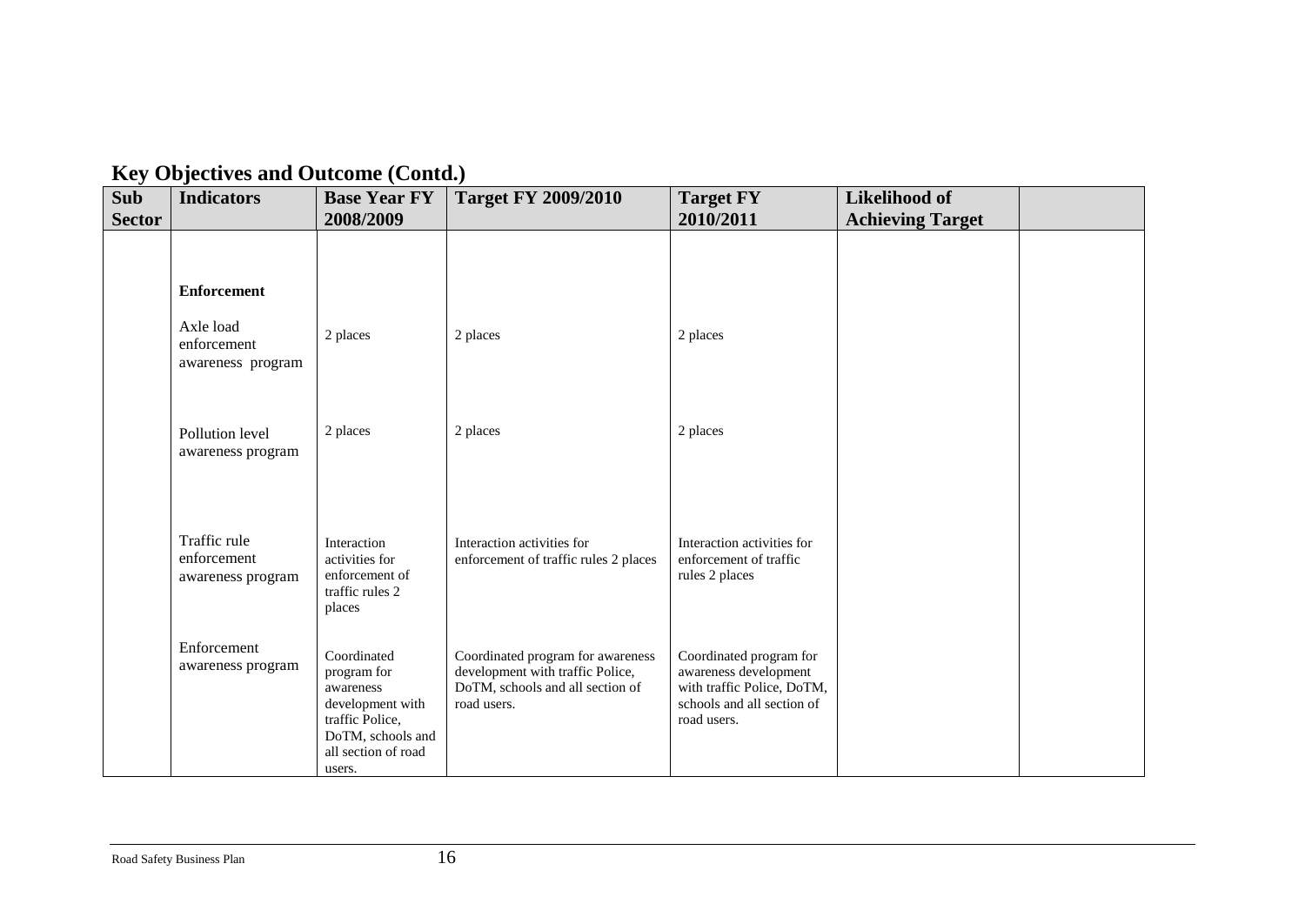## *7 Monitoring and Evaluation*

A Monitoring and Evaluation (M&E) is an integral part and is equally applicable even for the road safety related issues. The Road and traffic safety unit within the Department of Roads needs to be strengthened in monitoring and evaluation of the road safety related issues. A serious consideration needs to be taken to address the necessity in terms of capacity building as well as resource mobilization as well as necessity of high level of motivation to carry out such activities for the successfully addressing the road safety related issues. In this process DoR needs to address safety issues in its project process, progress, quality of works and outcomes, with the objective of generating analytical information on the project's performance, and disseminating this information among stakeholders to enable them to effectively address safety issues during the project implementation phase, and revise/refine the implementation approach as and when needed. DoR is in the process of developing monitoring plan, procedure and reporting format for all the levels of monitoring.

## *8 Key Challenges*

- *Raising sustainable fund for road safety and accident prevention*: GoN has recently established an autonomous Roads Board and Road Fund to provide stable funding for road maintenance from user fees. Roads Board is expected to generate about NRs. 2 billion a year to suffice total road network maintenance in the country including rural and urban roads. However, it does not clearly spells about its funding in the field of road safety and road accident reduction. This issue thus needs to be addressed so as to generate sustainable funds for its utilization in the field of road safety and road accident reduction.
- *Increasing and Prioritizing Investment:* It is estimated Nepal need to invest about 2% its GDP (about US\$115 million a year) on expanding its road network to remove transport impediments to economic growth, and another 1% of its GDP (about US\$60 million a year) on maintaining its current road assets together with upgrading and necessary rehabilitation. However, no estimate is available to address the road safety and accident reduction issues a serious consideration and study has to be taken to identify and determine the measures as well as funds requirement for coming days. Thus, arranging such resources in the present context is one of the critical challenges.
- *Promoting coordinated effort among all stakeholders of road safety* : Apart from the necessity of enabling legislation and regulations, credible and efficient judiciary system, proper institutional arrangements, environmental and social protection, and possibly financial guarantees, a coordinated effort of all the stakeholders such as road users, DoR, DoTM, Traffic Police, Educational Institutions, NGOs, INGOs needs to be addressed and consolidated to not only avoid the duplication of work but also to have coordinated effort to achieve the goal of road safety as this goal could not be achieved with the effort of one party only.
- *Capacity building of Road and traffic Safety Unit*: Capacity building and keeping moral high of the staffs of the unit has been a challenging task and will remain in near future too. The capacity building of the staff through training, observation tour, and short term coursed as well as their attendance in various workshop and seminars should be seriously initiated and facilitated. Further to this unit needs to be strengthened with better logistics which should include better vehicle, computer and other equipments.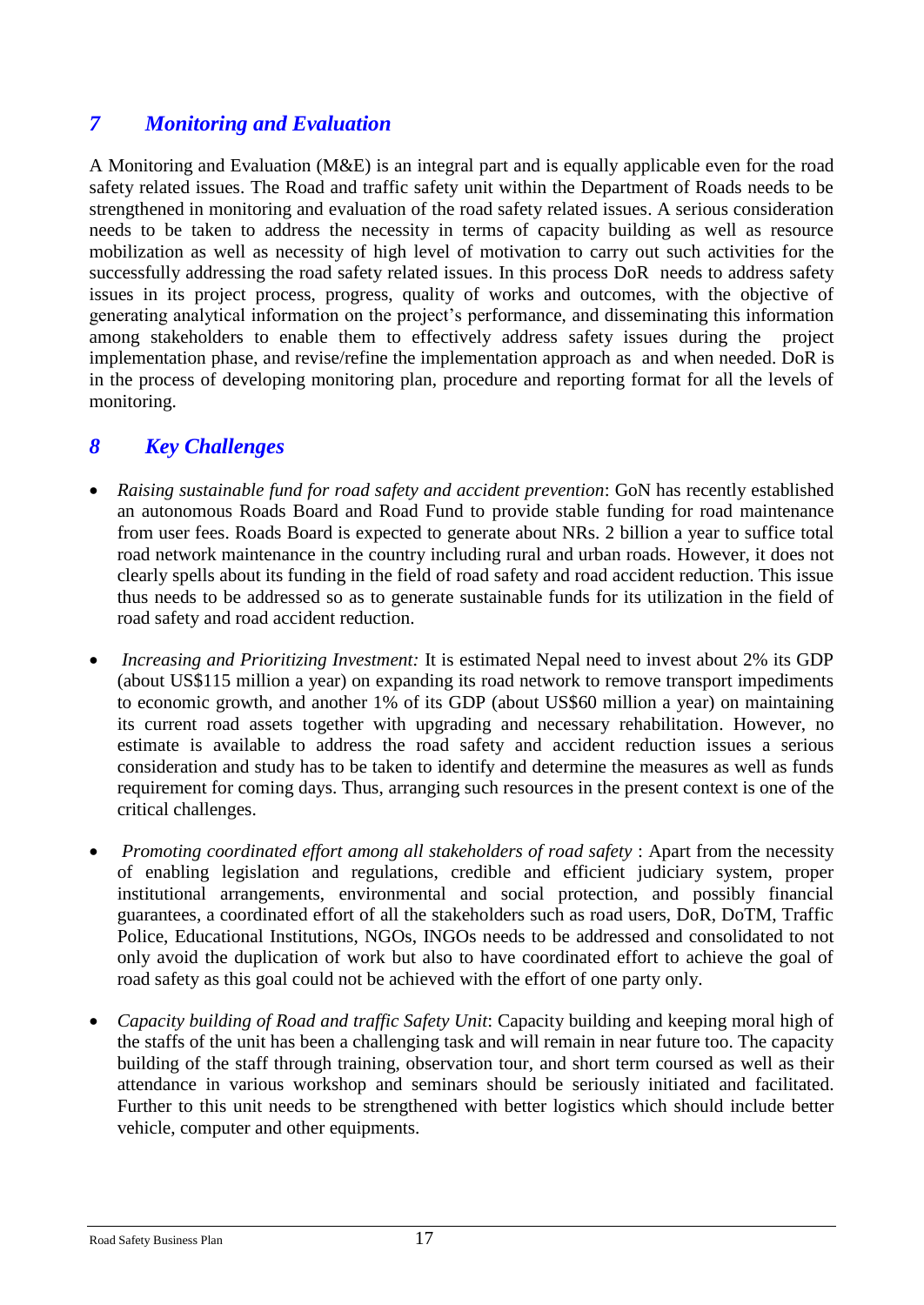- *Rural Roads, Decentralization and capacity of Local Bodies*: Local bodies are still very weak in capacity for planning and implementing local road development and management. Capacity building and effective and efficient public spending by local bodies is another major issue of confrontation. Local bodies receive financial resources in numerous headings of the GoN budget for local infrastructure development. Most of the local bodies spend substantial resources in fragmented form of road construction works without proper studies and engineering design. The roads constructed in such after the rainfall of first monsoon, such roads are either washed away or not in serviceable condition resulting in wastage of resources, which will be controlled through consolidation of budget heading for infrastructure development of the local bodies.
- *Urban Transport:* Urban Transport is one of the neglected sub-sector because of fragmented responsibilities and weak fiscal and implementation capacities of local bodies. The main problem in urban transport is traffic congestion and constrained transport infrastructures and increasing road accidents. With the present trend of rapid urbanization, if it is not timely addressed such problem will become more and more complex.
- *Institutional Reforms and strengthening:* The Ministry of Physical Planning & Works (MPPW), the Department of Roads (DOR), the Ministry of Local Development (MOLD), the Department of Local Infrastructure Development & Agriculture Roads (DOLIDAR), Municipalities individual District Development Committees (DDC) are entities responsible for regulating, developing and managing transport sector in the country. One more ministry, the Ministry of Labor and Transport Management is another actor in the sector. Apart from these the various stakeholders from the road users' side are also integral part in managing the road safety issues. Thus the instructional reforms and their strengthening issues need to be addressed properly in such a way by accommodating the smooth functioning of all the above mentioned stakeholders. DoR is expected to play a lead role in such issues too.
- *Development of National Road Safety Policy and Action Plan*

To address the road safety issue there is no clearly spelled policy as such, National Road Safety Council has been established, and however its smooth and effective functioning needs to be ensured.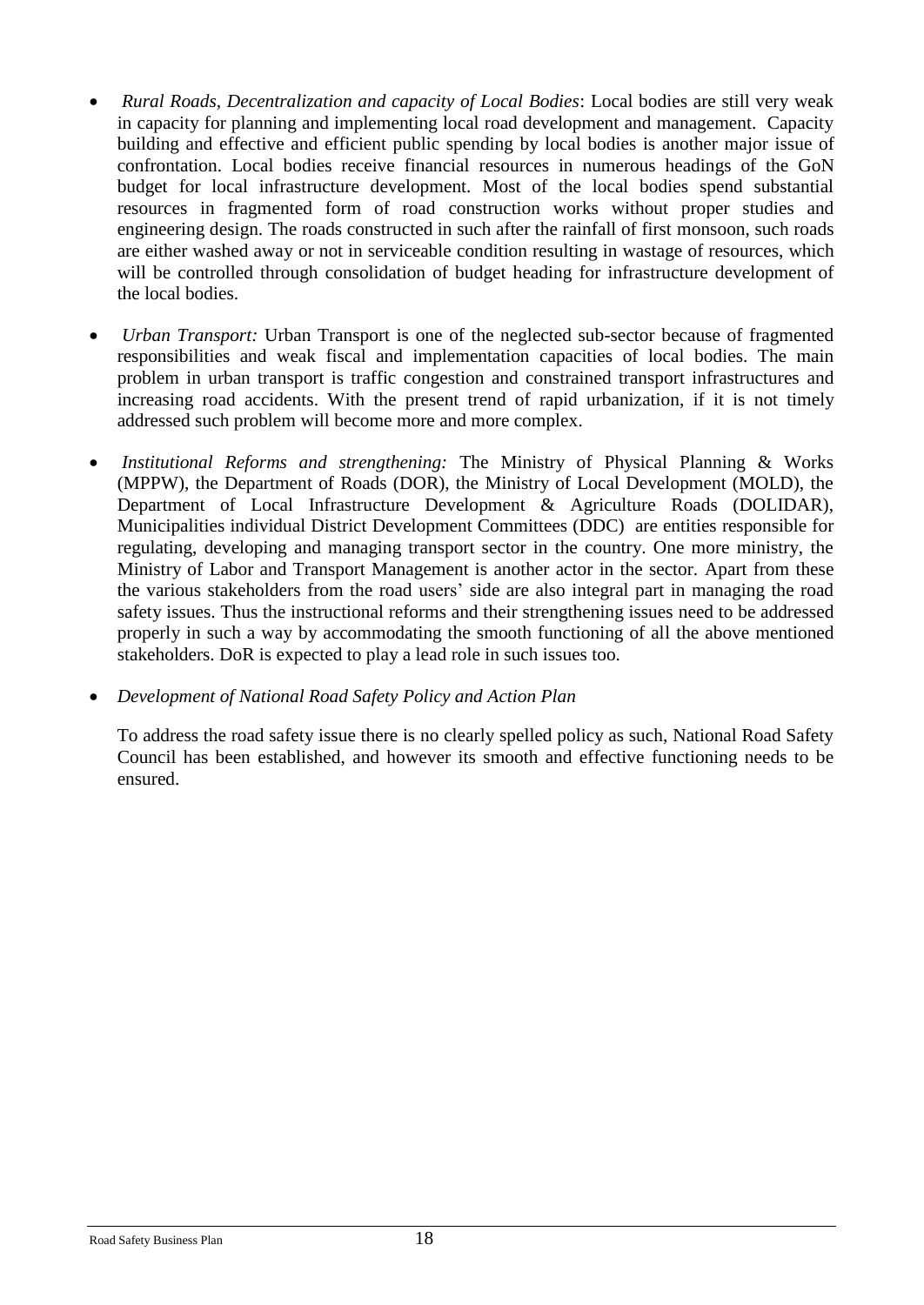| S.No        | Core<br><b>Business</b><br><b>Activities</b> | <b>Activities</b>                                                                                                                                                                                                                                  |            |             | FY 2010/11 |        |        |        | FY 2011/12 |  | FY 2012/13 |  |
|-------------|----------------------------------------------|----------------------------------------------------------------------------------------------------------------------------------------------------------------------------------------------------------------------------------------------------|------------|-------------|------------|--------|--------|--------|------------|--|------------|--|
|             |                                              |                                                                                                                                                                                                                                                    | Unit       | Target      | Amount     | Target | Amount | Target | Amount     |  |            |  |
| a           |                                              | Assessment of Policies and institutional capacity for road<br>transport safety                                                                                                                                                                     | <b>Nos</b> |             |            | 1      | 2000   |        |            |  |            |  |
| b           | Safety and accident                          | Conduct "Study for Road Safety Policy and Institutional<br>Capacity" including updating of Road Accident Costs,<br>Institutional capacity includes accident recording, analysis,<br>identification of black spots and possible remedial solutions. | <b>Nos</b> |             |            |        |        | 1      | 15000      |  |            |  |
| $\mathbf C$ |                                              | Transport management Plan for Kathmandu Valley                                                                                                                                                                                                     |            |             |            |        |        | 1      | 15000      |  |            |  |
| d           |                                              | Conduct study on traffic congestion and necessary<br>improvement works in Kathmandu Valley                                                                                                                                                         | <b>Nos</b> |             |            | 1      | 1500   |        |            |  |            |  |
| e           | Reduction                                    | Study and Recording of Road Safety conditions along all SRN                                                                                                                                                                                        | <b>Nos</b> | 1           | 1000       |        | 1000   |        | 1000       |  |            |  |
|             |                                              | <b>Engineering Measures</b>                                                                                                                                                                                                                        |            |             |            |        |        |        |            |  |            |  |
| a           | Road                                         | Road Safety Monitoring of the operational roads and<br>a.<br>workshop                                                                                                                                                                              |            |             |            |        |        |        |            |  |            |  |
|             |                                              | i. Biratnagar                                                                                                                                                                                                                                      | <b>Nos</b> | 1           | 200        |        | 200    |        | 200        |  |            |  |
|             |                                              | ii. Kathmandu                                                                                                                                                                                                                                      | <b>Nos</b> | 1           | 200        |        | 200    |        | 200        |  |            |  |
|             | Improved                                     | iii. Pokhara                                                                                                                                                                                                                                       | <b>Nos</b> | $\mathbf 1$ | 200        |        | 200    |        | 200        |  |            |  |
|             |                                              | iv. Nepalgunj                                                                                                                                                                                                                                      | <b>Nos</b> | 1           | 200        |        | 200    |        | 200        |  |            |  |
|             |                                              | <b>b.Road Safety Audit</b>                                                                                                                                                                                                                         |            |             | 1000       |        | 1000   |        | 1000       |  |            |  |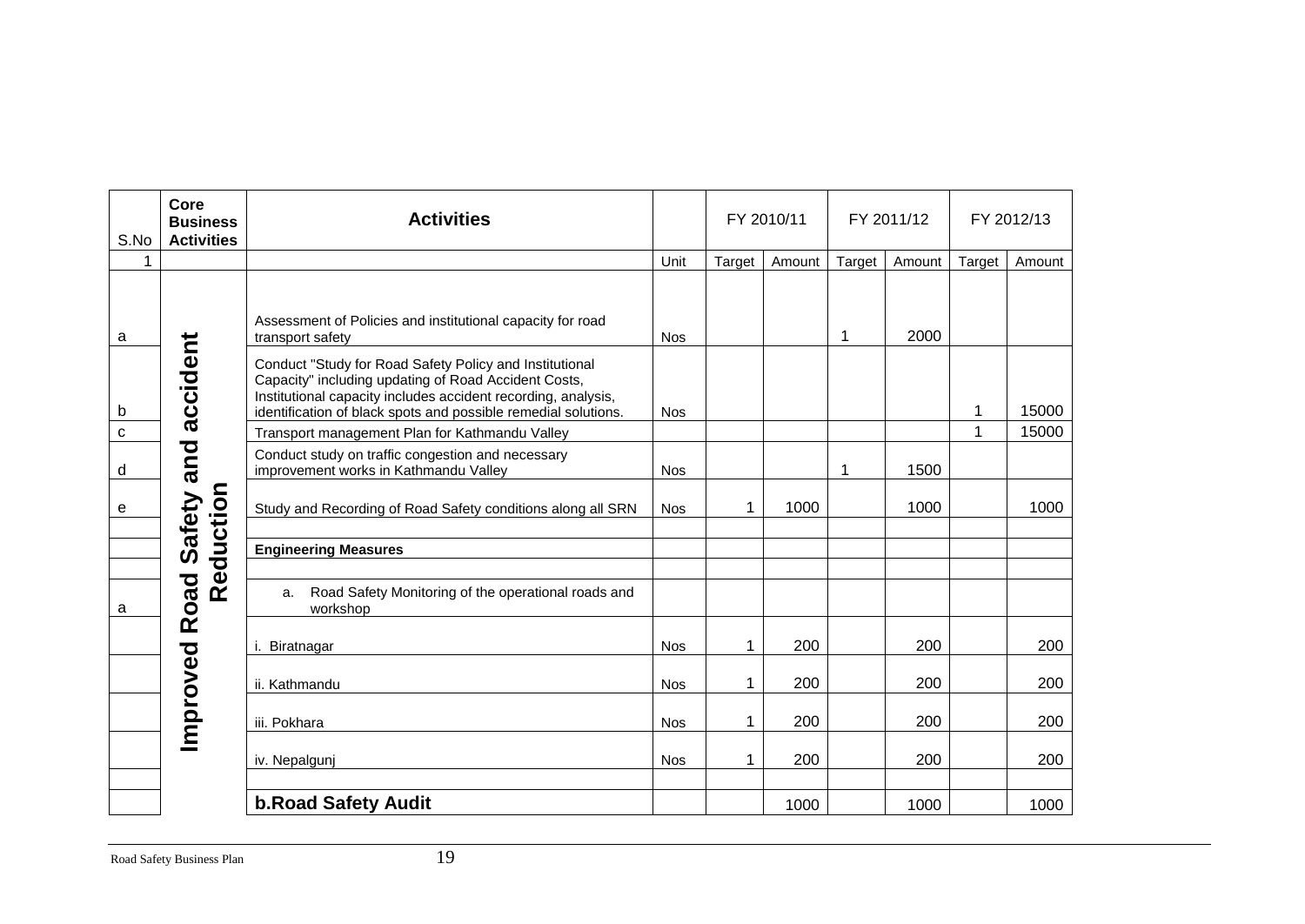| 1. Road Safety audit of roads under feasibility stages                                                                                                                                                                |            |                |       |                |       |                |       |
|-----------------------------------------------------------------------------------------------------------------------------------------------------------------------------------------------------------------------|------------|----------------|-------|----------------|-------|----------------|-------|
| i. 5 roads under feasibility studies to be taken for RSA                                                                                                                                                              |            | 5              | 300   | 5              | 300   | 5              | 300   |
|                                                                                                                                                                                                                       |            |                |       |                |       |                |       |
| 2. Road Safety audit of roads under Design Stages                                                                                                                                                                     | No         | $\overline{2}$ | 300   | 3              | 300   | 4              | 300   |
| i. 2 new roads under Detailed design to undergo RSA                                                                                                                                                                   | No         |                |       |                |       |                |       |
| ii. All RSDP roads to under go RSA                                                                                                                                                                                    | No         |                |       |                |       |                |       |
| 3. Road Safety audit of roads under Construction Stages                                                                                                                                                               |            | $\overline{2}$ | 200   | 3              | 300   | 4              | 300   |
| i. 2 roads under construction to undergo RSA                                                                                                                                                                          | No         |                |       |                |       |                |       |
| ii. All RSDP roads to under go RSA                                                                                                                                                                                    | No         |                |       |                |       |                |       |
| iii. All roads under Connectivity project to under go RSA                                                                                                                                                             |            |                |       |                |       |                |       |
| 4. Road Safety audit of roads under operation and<br>maintenance stages                                                                                                                                               | No         | $\overline{c}$ | 200   | $\overline{2}$ | 200   | $\overline{2}$ | 200   |
| i. High traffic and high accident roads identified and under go<br><b>RSA</b>                                                                                                                                         | No         | 1              | 200   | 1              | 200   | 1              | 200   |
| Treatment of identified Black spots, junction improvement,<br>installation of traffic signals, introduction of footpath in urban<br>and settlement areas, introduction of proper road sign and<br>road marking paints | Some       |                | 12500 |                | 15000 |                | 15000 |
| <b>Educational Measures</b>                                                                                                                                                                                           |            |                | 1000  |                | 1000  |                | 1000  |
| Preparation of Safety awareness program, material,<br>mechanism etc.                                                                                                                                                  |            |                |       |                |       |                |       |
| Safety campaign and education program to                                                                                                                                                                              |            |                |       |                |       |                |       |
| 1. School Children                                                                                                                                                                                                    |            |                |       |                |       |                |       |
| i. Within Kathmandu Valley                                                                                                                                                                                            | <b>Nos</b> | 4              | 100   | 5              | 150   | $\overline{7}$ | 200   |
| ii. Out of Kathmandu valley                                                                                                                                                                                           | No         | 8              | 200   | 8              | 200   | 8              | 200   |
| 2. Drivers                                                                                                                                                                                                            |            |                |       |                |       |                |       |
| i. Workshop/campaign to be conducted as pilot program                                                                                                                                                                 |            | 1              | 100   | $\overline{2}$ | 200   | $\overline{2}$ | 200   |